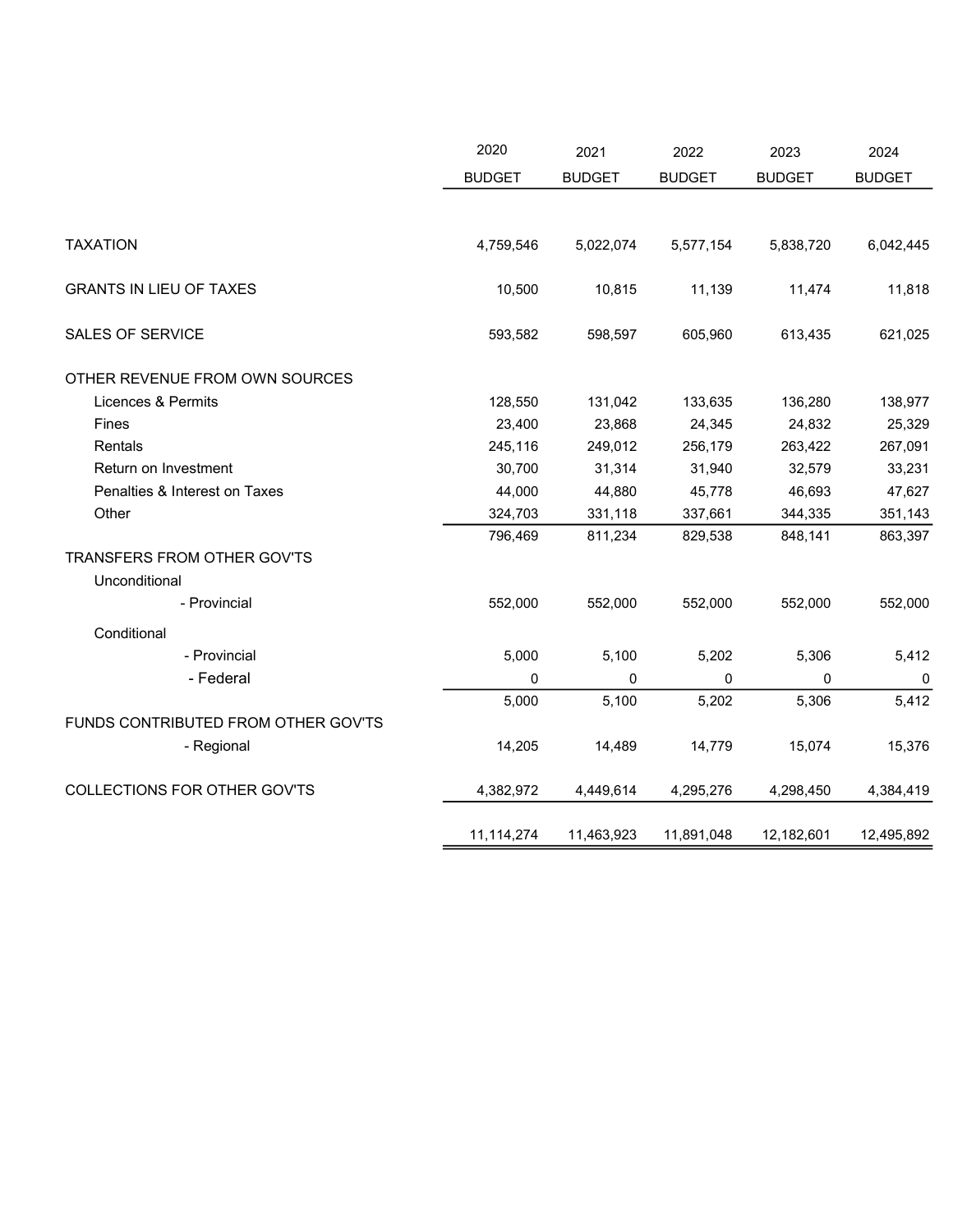|                                          | 2020          | 2021          | 2022          | 2023          | 2024          |
|------------------------------------------|---------------|---------------|---------------|---------------|---------------|
|                                          | <b>BUDGET</b> | <b>BUDGET</b> | <b>BUDGET</b> | <b>BUDGET</b> | <b>BUDGET</b> |
| <b>GENERAL GOVERNMENT SERVICES</b>       |               |               |               |               |               |
| Legislative                              | 169,547       | 188,238       | 192,003       | 195,843       | 199,760       |
| Administrative                           | 1,381,847     | 1,416,114     | 1,444,436     | 1,473,325     | 1,502,791     |
| <b>Other General Government Services</b> | 247,807       | 130,239       | 162,680       | 135,369       | 147,912       |
| <b>Administration Charges</b>            | (517, 357)    | (511, 476)    | (528, 548)    | (530, 860)    | (543, 318)    |
|                                          | 1,281,844     | 1,223,115     | 1,270,571     | 1,273,677     | 1,307,145     |
| PROTECTIVE SERVICES                      |               |               |               |               |               |
| <b>Police Costs</b>                      | 0             | 0             | 1,183,160     | 1,656,424     | 1,739,245     |
| <b>Fire Protection</b>                   | 477,847       | 489,699       | 499,493       | 509,483       | 519,672       |
| <b>Building Inspections</b>              | 73,431        | 75,494        | 77,004        | 78,159        | 79,332        |
| Animal & Pest Control                    | 22,100        | 22,542        | 22,993        | 23,453        | 23,922        |
| <b>Street Patrols</b>                    | 201,000       | 0             | 0             | 0             | 0             |
|                                          | 774,378       | 587,735       | 1,782,650     | 2,267,519     | 2,362,171     |
| PUBLIC WORKS AND ENGINEERING             |               |               |               |               |               |
| <b>Common Services</b>                   | 807,845       | 824,512       | 841,002       | 857,822       | 874,979       |
| PW Admin Charges                         | (450, 758)    | (460, 663)    | (469, 876)    | (479, 273)    | (488, 859)    |
| Road Transport                           | 440,573       | 449,384       | 458,372       | 467,540       | 476,890       |
| <b>Street Lighting</b>                   | 98,950        | 100,929       | 102,948       | 105,007       | 107,107       |
| <b>Traffic Services</b>                  | 122,275       | 124,721       | 127,215       | 129,759       | 132,354       |
| Parking                                  | 137,494       | 139,780       | 142,534       | 145,119       | 147,753       |
|                                          | 1,156,379     | 1,178,663     | 1,202,195     | 1,225,974     | 1,250,224     |
| <b>ENVIRONMENTAL HEALTH SERVICES</b>     |               |               |               |               |               |
| Public Washrooms                         | 32,115        | 32,757        | 33,412        | 34,081        | 34,762        |
| <b>Environmental Programs</b>            | 1,000         | 1,020         | 1,040         | 1,061         | 1,082         |
| Garbage Disposal and Collection          | 224,448       | 227,982       | 231,640       | 235,357       | 239,150       |
|                                          | 257,563       | 261,760       | 266,093       | 270,499       | 274,995       |
| PLANNING AND STUDY PROJECTS              |               |               |               |               |               |
| Planning and Zoning                      | 219,450       | 225,624       | 230,136       | 233,668       | 237,253       |
| <b>Study Projects</b>                    | 41,000        | 11,120        | 11,242        | 11,367        | 11,495        |
|                                          | 260,450       | 236,744       | 241,379       | 245,035       | 248,748       |
| RECREATIONAL & CULTURAL SERVICES         |               |               |               |               |               |
| Joint Facilities                         | 295,486       | 301,396       | 307,424       | 313,572       | 319,844       |
| <b>City Parks</b>                        | 435,829       | 444,546       | 453,436       | 462,505       | 471,755       |
| <b>Cultural Buildings</b>                | 260,559       | 265,845       | 271,240       | 276,744       | 282,362       |
|                                          | 991,874       | 1,011,787     | 1,032,100     | 1,052,822     | 1,073,960     |
| <b>FISCAL SERVICES</b>                   |               |               |               |               |               |
| Debt Charges - Interest                  | 49,625        | 49,625        | 49,625        | 49,625        | 49,625        |
| AMORTIZATION-TCA                         | 1,242,605     | 1,267,457     | 1,292,806     | 1,318,662     | 1,345,036     |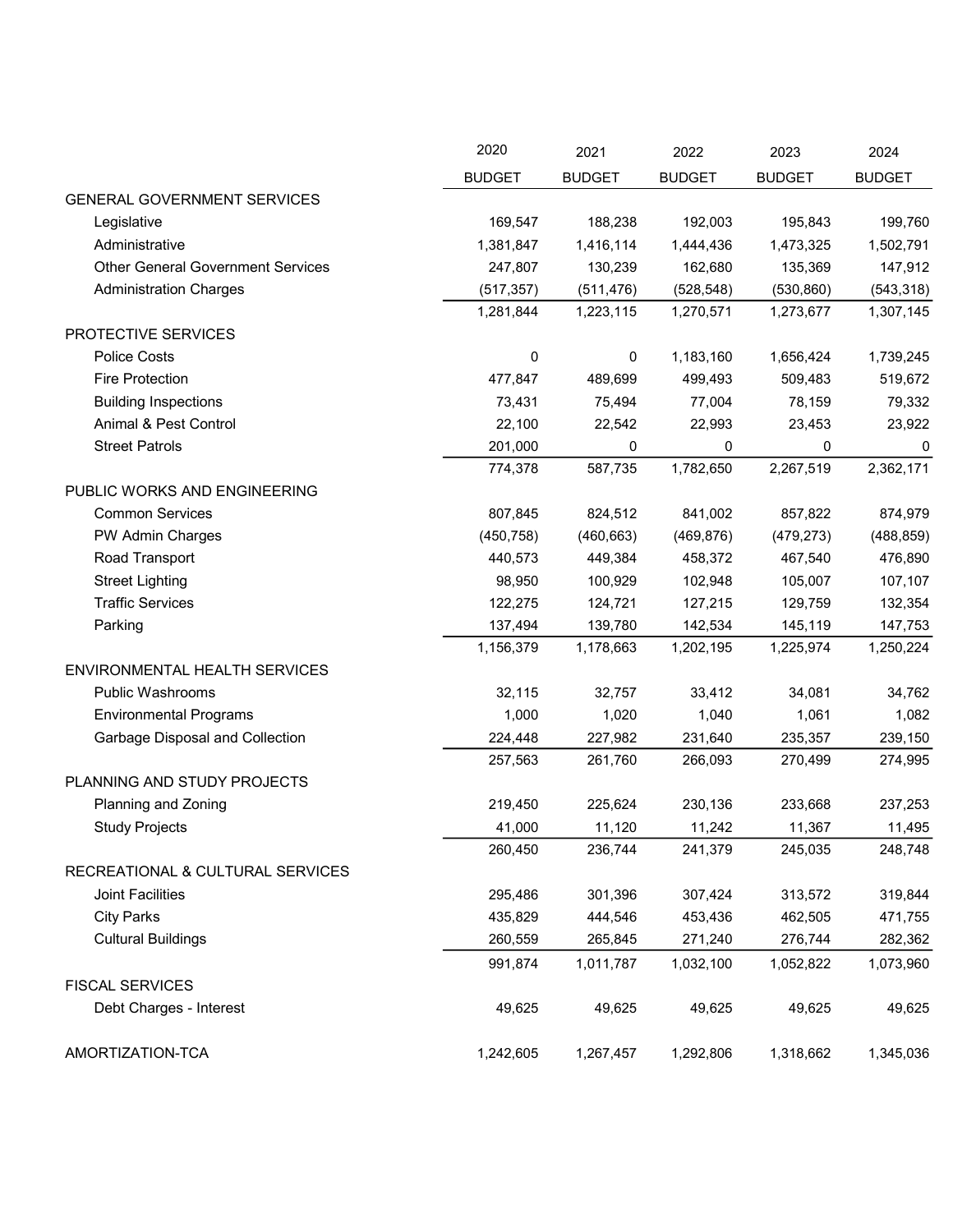|                                  | 2020          | 2021          | 2022          | 2023          | 2024          |
|----------------------------------|---------------|---------------|---------------|---------------|---------------|
|                                  | <b>BUDGET</b> | <b>BUDGET</b> | <b>BUDGET</b> | <b>BUDGET</b> | <b>BUDGET</b> |
| TRANSFERS TO OTHER BODIES        | 215,000       | 215,000       | 220,000       | 225,000       | 230,000       |
| TAXES COLLECTED FOR OTHER GOV'TS | 4.382.972     | 4.449.614     | 4.295.276     | 4.298.450     | 4,384,419     |
|                                  | 10,612,690    | 10,481,500    | 11,652,696    | 12,227,262    | 12,526,322    |

| EXCESS REVENUES OVER EXPENDITURES           | 501,584     | 982,423     | 238,353    | (44, 661)  | (30,430)   |
|---------------------------------------------|-------------|-------------|------------|------------|------------|
| ADJUST FOR NON-CASH ITEMS                   |             |             |            |            |            |
| Amortization                                | 1,242,605   | 1,267,457   | 1,292,806  | 1,318,662  | 1,345,036  |
| ADJUST FOR CASH ITEMS - NON PSAB            |             |             |            |            |            |
| Transfer from Own Funds and Reserves        | 259,133     | 124,540     | 134,540    | 124,540    | 119,540    |
| <b>Prior Years Surplus</b>                  | 304,623     | 186,773     | 0          | 0          | 0          |
| <b>Contribution to General Capital Fund</b> | (799,623)   | (847, 203)  | (679, 395) | (700, 286) | (720, 204) |
| <b>Transfer to Reserves</b>                 | (1,391,307) | (1,596,973) | (869, 289) | (581, 241) | (596, 926) |
| Transfer Parcel Taxes - Sewer               | (44,600)    | (44,600)    | (44,600)   | (44,600)   | (44,600)   |
| Debt Repayment - Debentures                 | (72, 415)   | (72, 415)   | (72, 415)  | (72, 415)  | (72, 415)  |
|                                             | (501,584)   | (982, 421)  | (238,352)  | 44,661     | 30,431     |
| Change in Financial Equity                  | 0           | 0           | 0          | (0)        | 0          |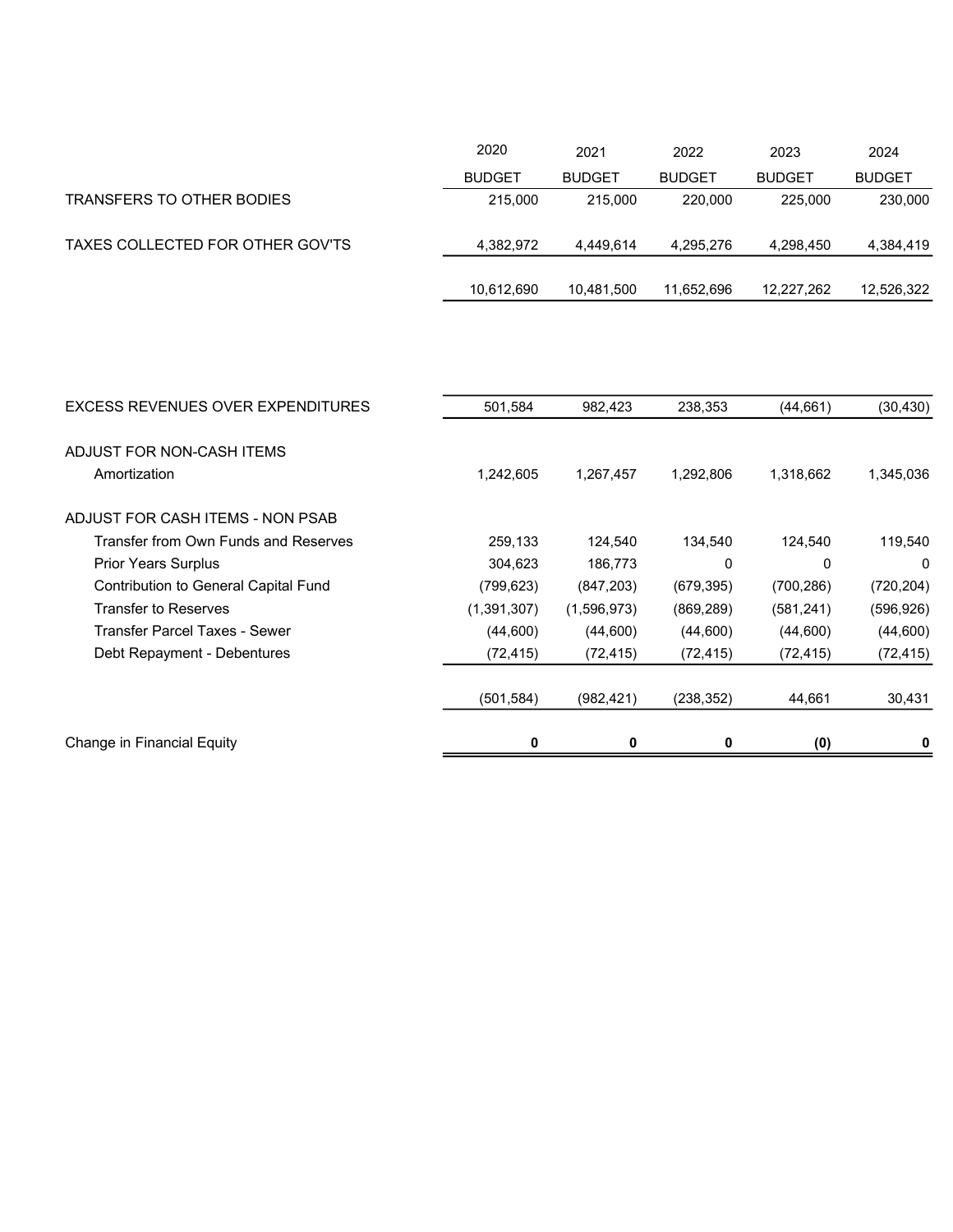|                                           | 2020          | 2021          | 2022          | 2023          | 2024          |
|-------------------------------------------|---------------|---------------|---------------|---------------|---------------|
|                                           | <b>BUDGET</b> | <b>BUDGET</b> | <b>BUDGET</b> | <b>BUDGET</b> | <b>BUDGET</b> |
| <b>REVENUE</b>                            |               |               |               |               |               |
| <b>TAXATION</b>                           |               |               |               |               |               |
| <b>Real Property</b>                      |               |               |               |               |               |
| % including Policing                      | 2.51%         | 5.95%         | 6.3%          | 3.3%          | 3.6%          |
| <b>General Purposes</b>                   | 3,528,803     | 3,608,522     | 3,706,830     | 3,802,316     | 3,917,116     |
| Policing Levy                             | 0             | 0             | 1,183,160     | 1,656,424     | 1,739,245     |
| Police Bridging Capital (PBC) Levy        | 863,949       | 1,045,746     | 313,277       | 0             | 0             |
| <b>General Utilities</b>                  | 107,134       | 108,205       | 109,287       | 110,380       | 111,484       |
| Special Assessment - BIA                  | 215,000       | 215,000       | 220,000       | 225,000       | 230,000       |
| Frontage and Parcel Taxes                 | 44,660        | 44,600        | 44,600        | 44,600        | 44,600        |
|                                           | 4,759,546     | 5,022,074     | 5,577,154     | 5,838,720     | 6,042,445     |
| <b>GRANTS IN LIEU OF TAXES</b>            |               |               |               |               |               |
| Federal - Post Office Building            | 10,500        | 10,815        | 11,139        | 11,474        | 11,818        |
| <b>SALES OF SERVICE</b>                   |               |               |               |               |               |
| <b>Garbage Collection Fees</b>            | 177,125       | 180,668       | 184,281       | 187,966       | 191,726       |
| Recycling - Curbside                      | 47,323        | 45,085        | 45,085        | 45,085        | 45,085        |
| Fire Protection - Cowichan Tribes         | 113,032       | 114,162       | 115,304       | 116,457       | 117,622       |
| Fire Protection - Eagle Heights           | 221,702       | 223,919       | 226,158       | 228,420       | 230,704       |
| <b>Fire Protection Other</b>              | 1,000         | 1,000         | 1,000         | 1,000         | 1,000         |
| <b>Administration &amp; Recoveries</b>    | 11,500        | 11,730        | 11,965        | 12,204        | 12,448        |
| Sports Field User Fees                    | 9,000         | 9,000         | 9,000         | 9,000         | 9,000         |
| <b>Cowichan Tribes Roads Contribution</b> | 400           | 408           | 416           | 424           | 433           |
| <b>Public Works Miscellaneous</b>         | 12,500        | 12,625        | 12,751        | 12,879        | 13,008        |
|                                           | 593,582       | 598,597       | 605,960       | 613,435       | 621,025       |
| OTHER REVENUE OWN SOURCES                 |               |               |               |               |               |
| <b>Licences &amp; Permits</b>             |               |               |               |               |               |
| <b>Business Licences</b>                  | 84,000        | 85,680        | 87,394        | 89,141        | 90,924        |
| Licence Other                             | 1,450         | 1,400         | 1,400         | 1,400         | 1,400         |
| Delivery Vehicle                          | 0             | 0             | 0             | 0             | 0             |
| <b>Building Permits</b>                   | 28,000        | 28,560        | 29,131        | 29,714        | 30,308        |
| <b>Plumbing Permits</b>                   | 2,000         | 2,040         | 2,081         | 2,122         | 2,165         |
| <b>Other Permits/Inspections</b>          | 3,100         | 3,162         | 3,225         | 3,290         | 3,356         |
| Dog Licences                              | 10,000        | 10,200        | 10,404        | 10,612        | 10,824        |
|                                           | 128,550       | 131,042       | 133,635       | 136,280       | 138,977       |
| Fines - Parking & Other                   | 23,400        | 23,868        | 24,345        | 24,832        | 25,329        |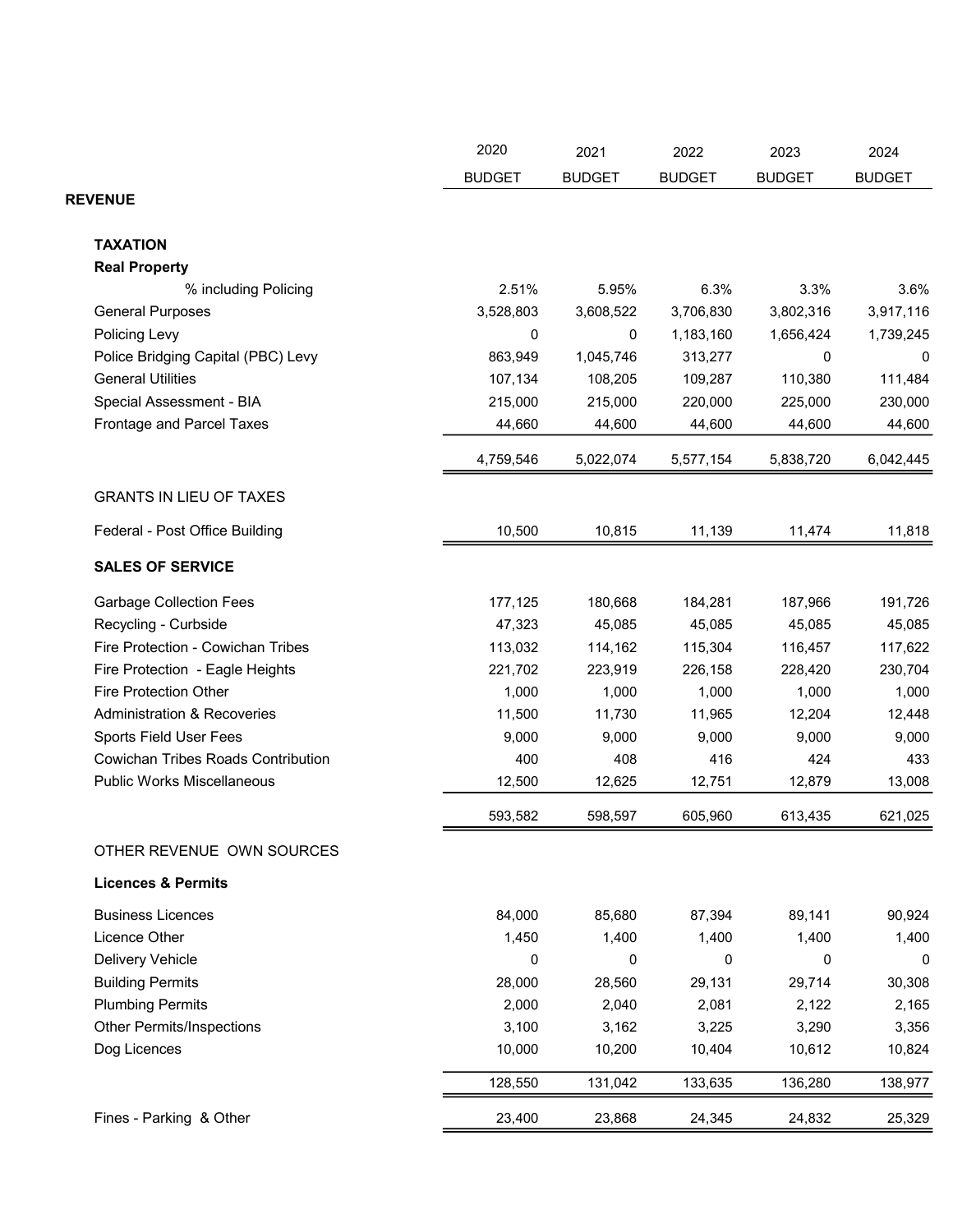|                                                        | 2020          | 2021          | 2022          | 2023          | 2024          |
|--------------------------------------------------------|---------------|---------------|---------------|---------------|---------------|
|                                                        | <b>BUDGET</b> | <b>BUDGET</b> | <b>BUDGET</b> | <b>BUDGET</b> | <b>BUDGET</b> |
| <b>Rentals</b>                                         |               |               |               |               |               |
| <b>Buildings</b>                                       | 20,776        | 21,399        | 22,041        | 22,702        | 23,384        |
| Leased Land                                            | 76,178        | 77,702        | 79,256        | 80,841        | 82,458        |
| Margaret Moss Lease                                    | 83,562        | 84,019        | 87,672        | 91,325        | 91,325        |
| Pay Parking                                            | 36,000        | 36,720        | 37,454        | 38,203        | 38,968        |
| <b>Permit Parking</b>                                  | 27,700        | 28,254        | 28,819        | 29,395        | 29,983        |
| <b>Other Parking</b>                                   | 900           | 918           | 936           | 955           | 974           |
|                                                        | 245,116       | 249,012       | 256,179       | 263,422       | 267,091       |
| <b>Return on Investments</b>                           |               |               |               |               |               |
| Term Deposit & Bank Interest                           | 30,700        | 31,314        | 31,940        | 32,579        | 33,231        |
| <b>Penalties &amp; Interest on Taxes</b>               |               |               |               |               |               |
| Penalties on Taxes                                     | 36,000        | 36,720        | 37,454        | 38,203        | 38,968        |
| Interest on Taxes                                      | 8,000         | 8,160         | 8,323         | 8,490         | 8,659         |
|                                                        | 44,000        | 44,880        | 45,778        | 46,693        | 47,627        |
| Other                                                  |               |               |               |               |               |
| <b>Tourism Revenues</b>                                | 960           | 960           | 960           | 960           | 960           |
| Miscellaneous Revenue                                  | 8,100         | 8,262         | 8,427         | 8,596         | 8,768         |
| <b>Fortis Operating Fee</b>                            | 19,000        | 19,380        | 19,768        | 20,163        | 20,566        |
| <b>Land Use Alteration Fees</b>                        | 15,000        | 15,300        | 15,606        | 15,918        | 16,236        |
| <b>Subdivision Application Fees</b>                    | 0             | 0             | 0             | 0             | 0             |
| <b>Plan Processing Fees</b>                            | 5,000         | 5,100         | 5,202         | 5,306         | 5,412         |
| <b>Equipment Charges less operating</b>                | 273,643       | 279,116       | 284,698       | 290,392       | 296,200       |
| Parking Patrol Contribution - DDBIA                    | 3,000         | 3,000         | 3,000         | 3,000         | 3,000         |
| <b>Contributions - Misc</b>                            | 0             | 0             | 0             | 0             | 0             |
|                                                        | 324,703       | 331,118       | 337,661       | 344,335       | 351,143       |
| UNCONDITIONAL TRANSFERS<br>FROM OTHER GOVERNMENTS      |               |               |               |               |               |
| Provincial - Revenue Sharing                           | 552,000       | 552,000       | 552,000       | 552,000       | 552,000       |
| CONDITIONAL TRANSFERS FROM<br><b>OTHER GOVERNMENTS</b> |               |               |               |               |               |
| <b>Provincial Grants</b>                               |               |               |               |               |               |
| - Carbon Grant                                         | 5,000         | 5,100         | 5,202         | 5,306         | 5,412         |
| - BC Solar Community                                   | 0             | 0             | 0             | 0             | 0             |
|                                                        | 5,000         | 5,100         | 5,202         | 5,306         | 5,412         |
| <b>Federal Grants</b>                                  |               |               |               |               |               |
| - Other Federal Grants                                 | 0             | $\pmb{0}$     | 0             | 0             | 0             |
|                                                        | 0             | $\pmb{0}$     | $\pmb{0}$     | 0             | 0             |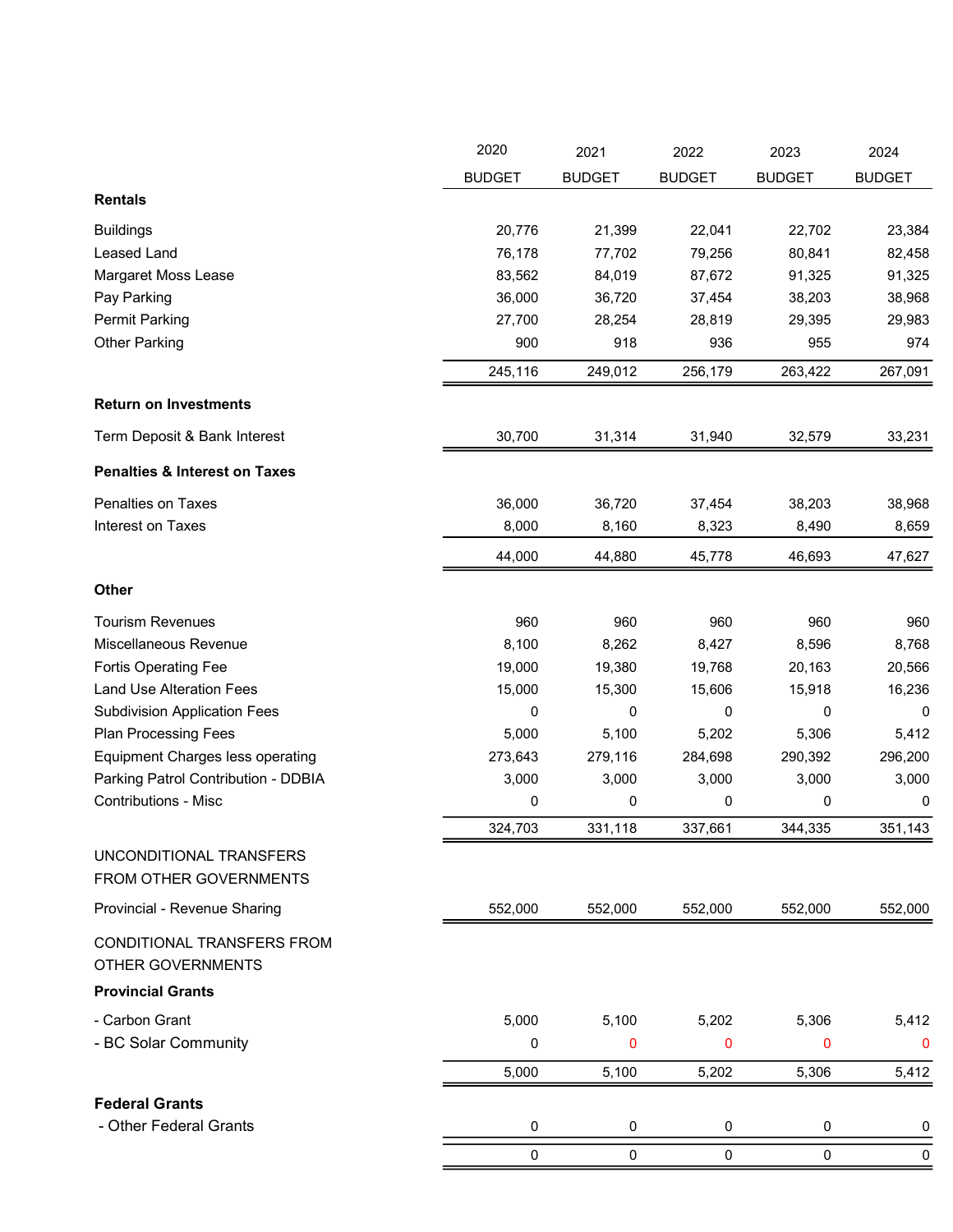|                                       | 2020          | 2021          | 2022          | 2023          | 2024          |
|---------------------------------------|---------------|---------------|---------------|---------------|---------------|
|                                       | <b>BUDGET</b> | <b>BUDGET</b> | <b>BUDGET</b> | <b>BUDGET</b> | <b>BUDGET</b> |
| Regional                              |               |               |               |               |               |
| Parks Contribution From N. Cowichan   | 14,205        | 14,489        | 14,779        | 15,074        | 15,376        |
|                                       | 14,205        | 14,489        | 14,779        | 15,074        | 15,376        |
| <b>OTHER TRANSFERS</b>                |               |               |               |               |               |
| For Misc Capital                      | 171,623       | 186,773       | 0             | 0             | 0             |
| For Misc Operating                    | 103,000       | 0             | 0             | 0             | 0             |
| - Restructure Expenses                | 30,000        | 0             | 0             | 0             | 0             |
| - Records Management                  | 0             | 0             | 0             | 0             | 0             |
| - Council Conference and Training     | 0             | 0             | 0             | 0             | 0             |
|                                       | 304,623       | 186,773       | 0             | 0             | $\mathbf 0$   |
| <b>Own Funds and Reserve Accounts</b> |               |               |               |               |               |
| <b>From Reserves</b>                  |               |               |               |               |               |
| - Snow Reserve                        | 0             | 0             | 0             | 0             | 0             |
| - Environment Reserve                 | 1,000         | 0             | 0             | 0             | 0             |
| - Police Operating Reserve            | 77,000        | 0             | 0             | 0             | 0             |
| - Cannabis Reserve                    | 47,000        | 0             | 0             | 0             | 0             |
| - Election Reserve                    | 0             | 0             | 15,000        | 0             | 0             |
| - Records Management Reserve          | 13,000        |               |               |               |               |
| - Tourism Operating Reserve           | 0             | 0             | 0             | 0             | 0             |
| - Communications Reserve              | 0             | 5,000         | 0             | 5,000         | 0             |
| - Totem Reserve                       | 1,593         | 0             | 0             | 0             | 0             |
| - Police Bridging Capital Reserve     | 119,540       | 119,540       | 119,540       | 119,540       | 119,540       |
|                                       | 259,133       | 124,540       | 134,540       | 124,540       | 119,540       |
| COLLECTIONS FOR OTHER GOVERNMENTS     |               |               |               |               |               |
| <b>Regional District</b>              | 1,648,534     | 1,660,488     | 1,693,697     | 1,727,571     | 1,762,123     |
| <b>School Taxes</b>                   | 1,815,000     | 1,851,300     | 1,888,326     | 1,926,093     | 1,964,614     |
| <b>Provincial Policing Levy</b>       | 311,842       | 318,079       | 81,110        | 0             | 0             |
| C.V. Regional Hospital District       | 560,476       | 571,686       | 583,119       | 594,782       | 606,677       |
| <b>Municipal Finance Authority</b>    | 220           | 224           | 229           | 233           | 238           |
| <b>B.C. Assessment Authority</b>      | 46,900        | 47,838        | 48,795        | 49,771        | 50,766        |
|                                       | 4,382,972     | 4,449,614     | 4,295,276     | 4,298,450     | 4,384,419     |
| <b>Total Revenue</b>                  | 12,145,654    | 12,675,143    | 12,141,547    | 12,047,523    |               |
|                                       |               |               |               |               | 12,369,718    |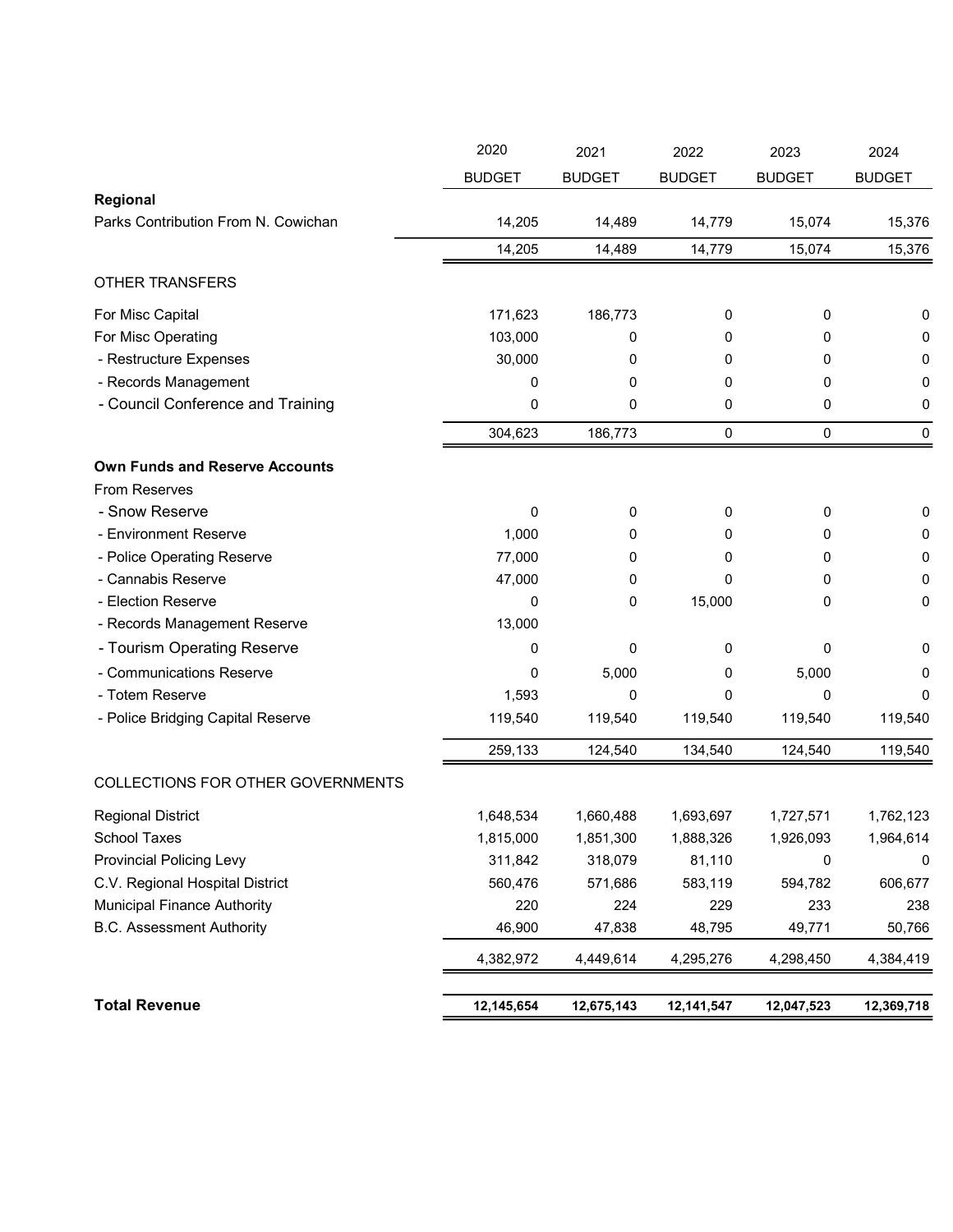|                                          | 2020          | 2021          | 2022          | 2023          | 2024          |
|------------------------------------------|---------------|---------------|---------------|---------------|---------------|
|                                          | <b>BUDGET</b> | <b>BUDGET</b> | <b>BUDGET</b> | <b>BUDGET</b> | <b>BUDGET</b> |
| <b>EXPENSES</b>                          |               |               |               |               |               |
| <b>GENERAL GOVERNMENT SERVICES</b>       |               |               |               |               |               |
| Legislative                              |               |               |               |               |               |
| <b>Council Indemnities</b>               | 156,947       | 160,086       | 163,288       | 166,553       | 169,884       |
| Legislative Conferences & Travel         | 12,600        | 28,152        | 28,715        | 29,289        | 29,875        |
|                                          | 169,547       | 188,238       | 192,003       | 195,843       | 199,760       |
| Administrative                           |               |               |               |               |               |
| <b>City Hall Salaries &amp; Benefits</b> | 940,900       | 959,718       | 978,912       | 998,491       | 1,018,460     |
| Sick & Severance Accrual Increase        | 50,000        | 51,000        | 52,020        | 53,060        | 54,122        |
| Conferences & Travel                     | 6,500         | 13,260        | 13,525        | 13,796        | 14,072        |
| Meeting Expenses & Annual Functions      | 9,050         | 9,231         | 9,416         | 9,604         | 9,796         |
| Memberships                              | 11,250        | 11,475        | 11,705        | 11,939        | 12,177        |
| <b>Computer Services &amp; Supplies</b>  | 91,872        | 93,709        | 95,584        | 97,495        | 99,445        |
| Legal                                    | 27,000        | 27,540        | 28,091        | 28,653        | 29,226        |
| Training & Recognition                   | 11,882        | 12,120        | 12,362        | 12,609        | 12,861        |
| Accounting & Audit                       | 21,000        | 21,420        | 21,848        | 22,285        | 22,731        |
| Consulting                               | 4,000         | 4,080         | 4,162         | 4,245         | 4,330         |
| <b>Human Resources Services</b>          | 34,600        | 35,292        | 35,998        | 36,718        | 37,452        |
| <b>Other General Services</b>            | 11,000        | 11,220        | 11,444        | 11,673        | 11,907        |
| <b>Common Services</b>                   |               |               |               |               |               |
| City Hall Maintenance & Operation        | 63,850        | 65,127        | 66,430        | 67,758        | 69,113        |
| Insurance                                | 53,418        | 54,486        | 55,576        | 56,688        | 57,821        |
| Telephone & Postage                      | 16,650        | 16,983        | 17,323        | 17,669        | 18,022        |
| Advertising                              | 5,400         | 5,508         | 5,618         | 5,731         | 5,845         |
| <b>Printing &amp; Stationery</b>         | 14,400        | 14,688        | 14,982        | 15,281        | 15,587        |
| Equipment Maintenance & Replacement      | 500           | 510           | 520           | 531           | 541           |
| Equipment Leases & Service Contracts     | 2,600         | 2,652         | 2,705         | 2,759         | 2,814         |
| Sundry                                   | 2,925         | 2,984         | 3,043         | 3,104         | 3,166         |
| <b>Bank Charges</b>                      | 3,050         | 3,111         | 3,173         | 3,237         | 3,301         |
|                                          |               |               |               |               |               |
|                                          | 1,381,847     | 1,416,114     | 1,444,436     | 1,473,325     | 1,502,791     |
| Other                                    |               |               |               |               |               |
| <b>Election Expenses</b>                 | 0             | 0             | 20,000        | 0             | 0             |
| Grants - Annual Application              | 120,800       | 21,216        | 21,640        | 22,073        | 22,515        |
| <b>Grants - Yearly Ongoing</b>           | 27,000        | 27,540        | 28,091        | 28,653        | 29,226        |
| <b>Tourism Spending</b>                  | 26,667        | 27,200        | 27,744        | 28,299        | 28,865        |
| <b>Summer Festival</b>                   | 1,000         | 1,020         | 1,040         | 1,061         | 1,082         |
| <b>Totem Tours Contribution</b>          | 11,000        | 11,220        | 11,444        | 11,673        | 11,907        |
| Records Management Project               | 31,725        | 12,000        | 12,240        | 12,485        | 12,734        |
| Communications (Training and Consult)    | 7,000         | 7,140         | 17,283        | 7,628         | 17,781        |
| Safer Community Plan                     | 0             | 0             | 0             | 0             | 0             |
| <b>City Square Management</b>            | 4,000         | 4,080         | 4,162         | 4,245         | 4,330         |
| Remembrance Day Expenses                 | 6,200         | 6,324         | 6,450         | 6,579         | 6,711         |
| Operations & Maint. (Leased Bldgs.)      | 4,202         | 4,286         | 4,372         | 4,459         | 4,548         |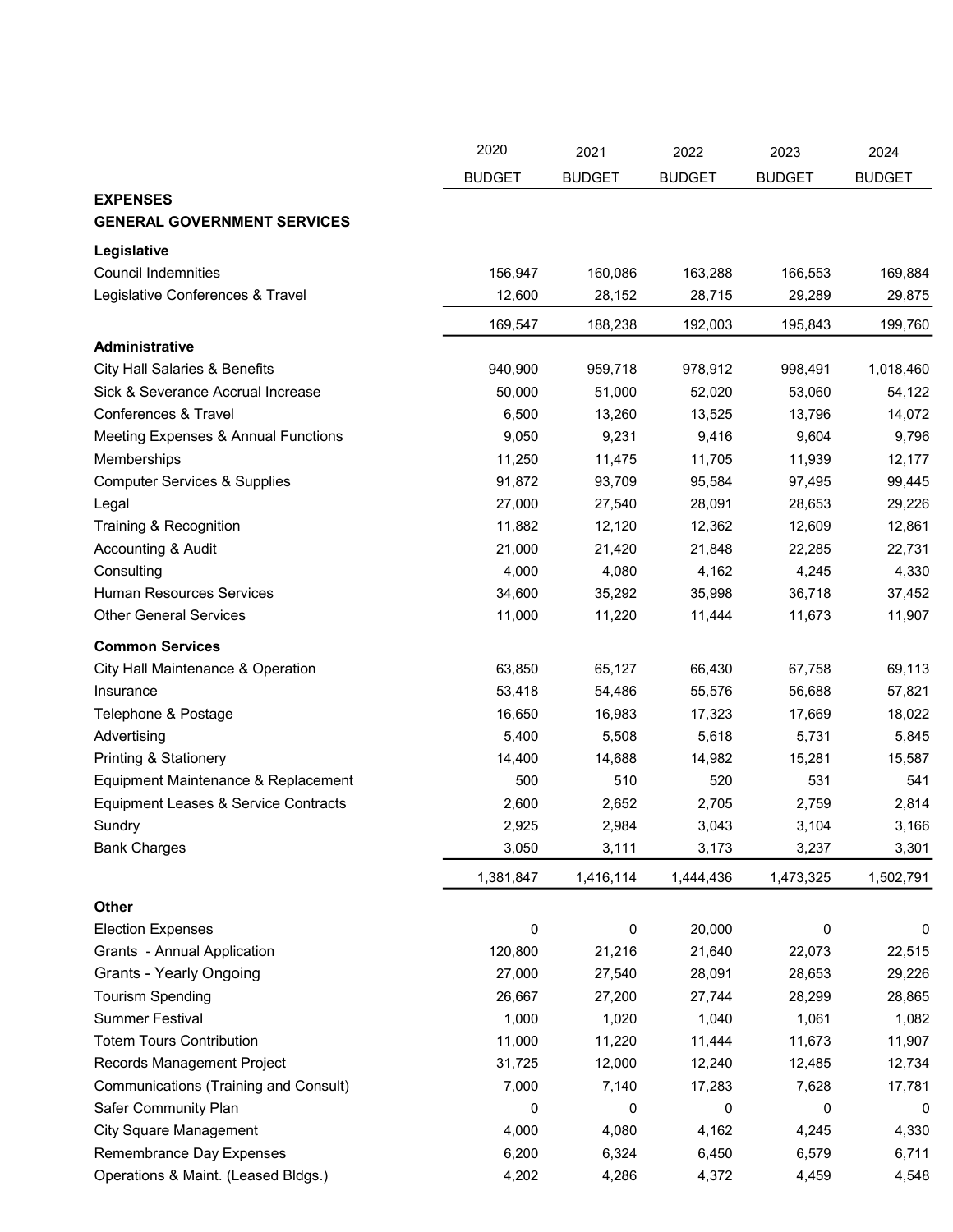|                                                 | 2020          | 2021          | 2022          | 2023          | 2024          |
|-------------------------------------------------|---------------|---------------|---------------|---------------|---------------|
|                                                 | <b>BUDGET</b> | <b>BUDGET</b> | <b>BUDGET</b> | <b>BUDGET</b> | <b>BUDGET</b> |
| <b>Margaret Moss</b>                            | 6,713         | 6,713         | 6,713         | 6,713         | 6,713         |
| Junior Council                                  | 1,500         | 1,500         | 1,500         | 1,500         | 1,500         |
|                                                 | 247,807       | 130,239       | 162,680       | 135,369       | 147,912       |
| <b>Administration Distributions - Fire</b>      | (35, 785)     | (33, 441)     | (34, 109)     | (34, 792)     | (35, 487)     |
| Administration Distributions - Garbage          | (16, 626)     | (16, 888)     | (17, 159)     | (17, 434)     | (17, 715)     |
| Administration Distributions - Water            | (302, 215)    | (299, 871)    | (310, 357)    | (311, 237)    | (318, 700)    |
| <b>Administration Distributions - Sewer</b>     | (162, 731)    | (161, 277)    | (166, 923)    | (167, 397)    | (171, 416)    |
|                                                 | (517, 357)    | (511, 476)    | (528, 548)    | (530, 860)    | (543, 318)    |
|                                                 | 1,281,844     | 1,223,115     | 1,270,571     | 1,273,677     | 1,307,145     |
| <b>PROTECTIVE SERVICES</b>                      |               |               |               |               |               |
| <b>Police Costs</b>                             | 0             | 0             | 1,183,160     | 1,656,424     | 1,739,245     |
| <b>Fire Department</b>                          |               |               |               |               |               |
|                                                 |               |               |               |               |               |
| Salaries - Chief & Officers                     | 50,406        | 51,414        | 52,442        | 53,491        | 54,561        |
| Call Pay - Volunteers                           | 135,750       | 138,465       | 141,234       | 144,059       | 146,940       |
| Fire Hall Operation & Maintenance               | 37,035        | 37,776        | 38,531        | 39,302        | 40,088        |
| Fire Alarm System                               | 9,850         | 10,047        | 10,248        | 10,453        | 10,662        |
| Training & Conferences                          | 49,750        | 56,100        | 57,222        | 58,366        | 59,534        |
| Firefighters' Insurance                         | 7,100         | 7,242         | 7,387         | 7,535         | 7,685         |
| Fire Investigation & Prevention                 | 37,500        | 38,250        | 39,015        | 39,795        | 40,591        |
| <b>Hydrant Rental</b>                           | 19,000        | 19,380        | 19,768        | 20,163        | 20,566        |
| Clothing                                        | 10,000        | 10,200        | 10,404        | 10,612        | 10,824        |
| Firefighting Equipment & Maintenance            | 20,500        | 20,910        | 21,328        | 21,755        | 22,190        |
| Fire Dept - Other                               | 28,850        | 29,427        | 30,016        | 30,616        | 31,228        |
| Administration Charge - Fire                    | 35,785        | 33,441        | 34,109        | 34,792        | 35,487        |
| PW Storage Shed Hydro                           | 1,200         | 1,224         | 1,248         | 1,273         | 1,299         |
|                                                 | 442,726       | 453,875       | 462,953       | 472,212       | 481,656       |
| <b>Fire Vehicle Operation &amp; Maintenance</b> |               |               |               |               |               |
| 1-2000 Ladder Truck                             | 9,058         | 9,239         | 9,424         | 9,612         | 9,805         |
| 2-2019 5500 Truck                               | 2,681         | 2,735         | 2,789         | 2,845         | 2,902         |
| 3-2000 Chev Crew Cab                            | 4,570         | 4,661         | 4,755         | 4,850         | 4,947         |
| 4-2002 Lafrance Pumper                          | 550           | 561           | 572           | 584           | 595           |
| 5-2005 Lafrance Pumper                          | 4,548         | 4,639         | 4,732         | 4,826         | 4,923         |
| 6-2005 Tank Truck                               | 5,123         | 5,225         | 5,330         | 5,437         | 5,545         |
| 7-2007 Dodge Nitro                              | 1,100         | 1,122         | 1,144         | 1,167         | 1,191         |
| 8-2018 Spartan Metro                            | 4,810         | 4,906         | 5,004         | 5,104         | 5,206         |
| 9-2012 Rescue Truck                             | 2,681         | 2,735         | 2,789         | 2,845         | 2,902         |
|                                                 | 35,121        | 35,823        | 36,540        | 37,271        | 38,016        |
| <b>Total Fire Department</b>                    | 477,847       | 489,699       | 499,493       | 509,483       | 519,672       |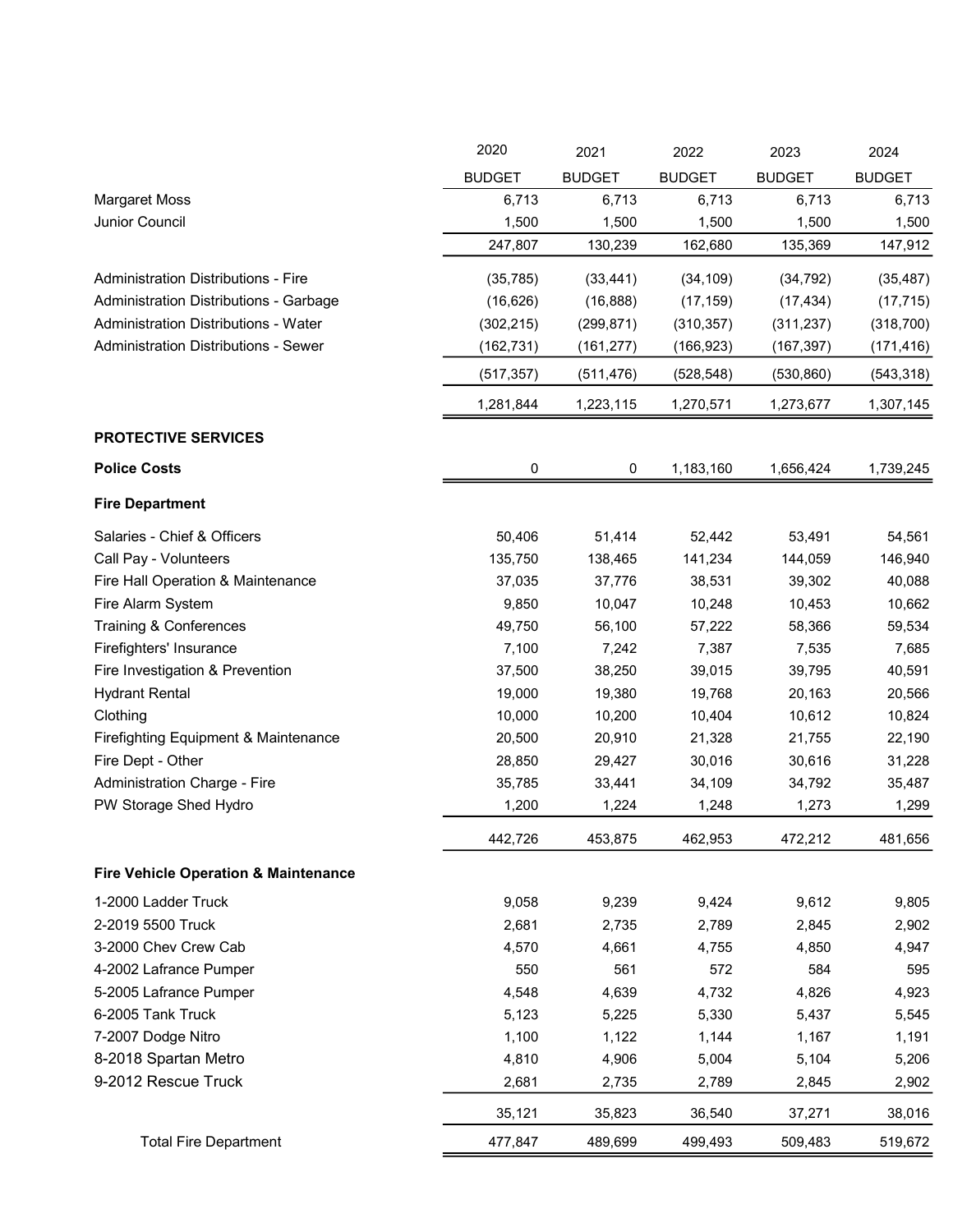|                                           | 2020          | 2021          | 2022          | 2023          | 2024          |
|-------------------------------------------|---------------|---------------|---------------|---------------|---------------|
|                                           | <b>BUDGET</b> | <b>BUDGET</b> | <b>BUDGET</b> | <b>BUDGET</b> | <b>BUDGET</b> |
| <b>Building Inspection</b>                |               |               |               |               |               |
| Building Inspection - Salaries & Benefits | 74,000        | 75,480        | 76,990        | 78,144        | 79,317        |
| Building Inspection - Transportation      | 3,500         | 3,570         | 3,641         | 3,714         | 3,789         |
| <b>Building Inspection - Other</b>        | 2,375         | 3,009         | 3,069         | 3,131         | 3,193         |
| Admin Charges - Building Inspection       | (6, 444)      | (6, 565)      | (6,696)       | (6, 830)      | (6,967)       |
|                                           | 73,431        | 75,494        | 77,004        | 78,159        | 79,332        |
| <b>Animal Control</b>                     |               |               |               |               |               |
|                                           |               |               |               |               |               |
| Animal Control Contract & Supplies        | 22,100        | 22,542        | 22,993        | 23,453        | 23,922        |
| <b>Other Protection</b>                   |               |               |               |               |               |
| <b>Highway Safety</b>                     | 64,000        | 0             | 0             | 0             | $\mathbf 0$   |
| <b>Street &amp; Park Patrols</b>          | 137,000       | 0             | 0             | 0             | 0             |
|                                           | 201,000       | 0             | 0             | 0             | 0             |
| <b>PUBLIC WORKS AND ENGINEERING</b>       |               |               |               |               |               |
| <b>Common Services</b>                    |               |               |               |               |               |
| PW Administration Salaries & Benefits     | 338,800       | 345,576       | 352,488       | 359,537       | 366,728       |
| Wages - Engineering                       | 310,840       | 317,057       | 323,398       | 329,866       | 336,463       |
| <b>Engineering Services</b>               | 9,890         | 10,088        | 10,290        | 10,495        | 10,705        |
| Other - Common Services                   | 61,840        | 63,587        | 64,859        | 66,156        | 67,479        |
| Safety Committee & Officer                | 21,800        | 22,236        | 22,681        | 23,134        | 23,597        |
| <b>Other Safety Supplies</b>              | 4,000         | 4,080         | 4,162         | 4,245         | 4,330         |
| Workshop & Yards                          | 53,820        | 54,896        | 55,994        | 57,114        | 58,256        |
| Small Tools & Equipment                   | 6,855         | 6,992         | 7,132         | 7,275         | 7,420         |
|                                           | 807,845       | 824,512       | 841,002       | 857,822       | 874,979       |
| PW Admin Distributions - Water            | (325, 819)    | (332,986)     | (339, 645)    | (346, 438)    | (353, 367)    |
| PW Admin Distributions - Sewer            | (124, 939)    | (127, 677)    | (130, 230)    | (132, 835)    | (135, 492)    |
|                                           | (450, 758)    | (460, 663)    | (469, 876)    | (479, 273)    | (488, 859)    |
|                                           | 357,087       | 363,849       | 371,126       | 378,549       | 386,120       |
| <b>General Maintenance</b>                |               |               |               |               |               |
| <b>Street Maintenance</b>                 | 72,850        | 74,307        | 75,793        | 77,309        | 78,855        |
| Sidewalk Maintenance                      | 69,000        | 70,380        | 71,788        | 73,223        | 74,688        |
| <b>Storm Sewers</b>                       | 55,900        | 57,018        | 58,158        | 59,322        | 60,508        |
| <b>Storm Water Quality Testing</b>        | 5,000         | 5,100         | 5,202         | 5,306         | 5,412         |
| <b>Marchmont Storm Pumps</b>              | 12,430        | 12,679        | 12,932        | 13,191        | 13,455        |
| Dike Maintenance                          | 2,000         | 2,040         | 2,081         | 2,122         | 2,165         |
| <b>Street Sweeping</b>                    | 56,300        | 57,426        | 58,575        | 59,746        | 60,941        |
| <b>Boulevards</b>                         | 52,300        | 53,346        | 54,413        | 55,501        | 56,611        |
| <b>Tree Maintenance</b>                   | 33,500        | 34,170        | 34,853        | 35,550        | 36,261        |
| <b>Totem Maintenance</b>                  | 20,593        | 21,005        | 21,425        | 21,853        | 22,291        |
| Snow Removal                              | 48,900        | 49,878        | 50,876        | 51,893        | 52,931        |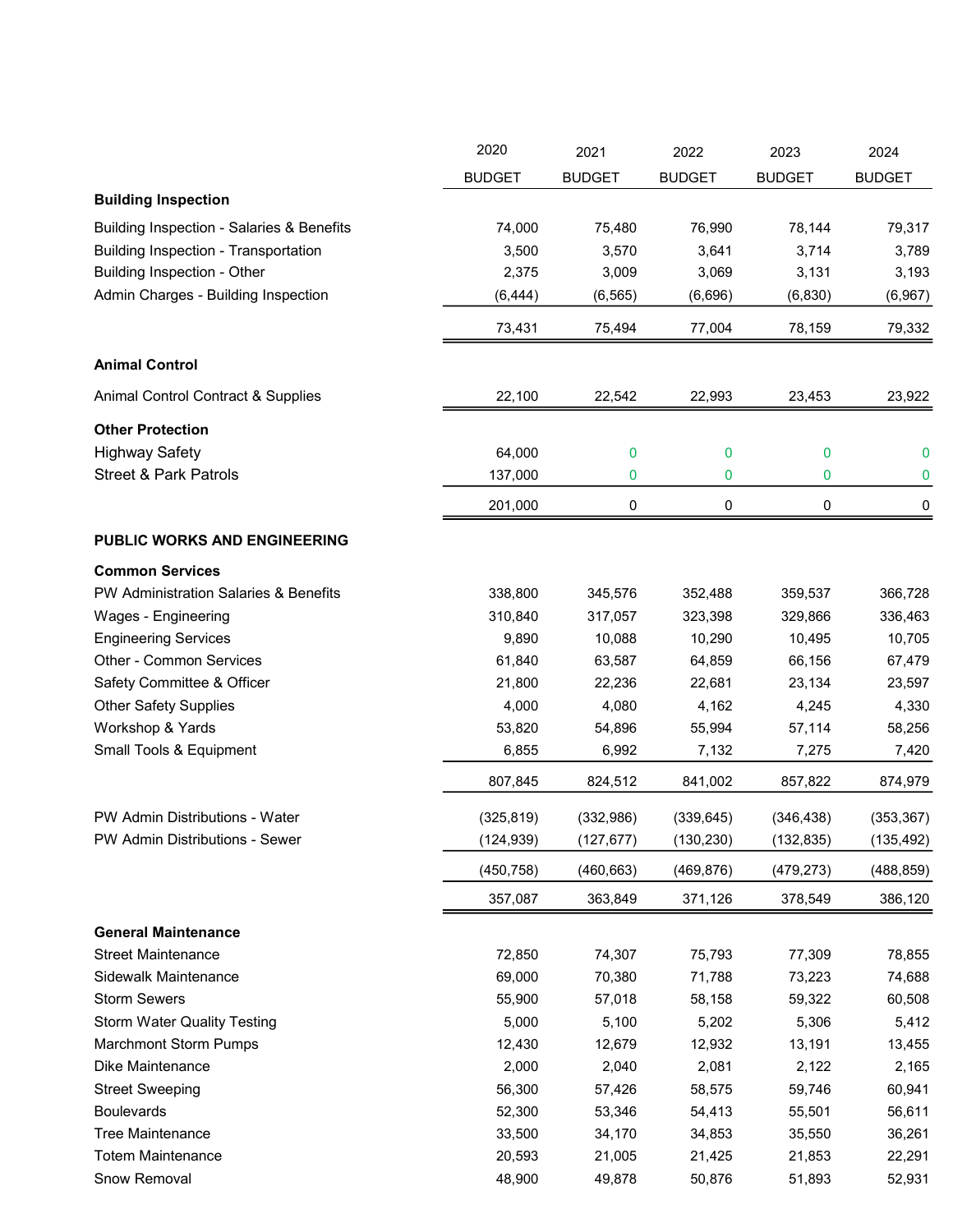| <b>BUDGET</b><br><b>BUDGET</b><br><b>BUDGET</b><br><b>BUDGET</b><br><b>BUDGET</b><br><b>Weed Control</b><br>11,800<br>12,036<br>12,277<br>12,522<br>449,384<br>458,372<br>467,540<br>440,573<br><b>Street Lighting</b><br><b>Street Lights</b><br>90,750<br>92,565<br>94,416<br>96,305<br>98,231<br>Decorative Lights<br>8,200<br>8,364<br>8,531<br>8,702<br>100,929<br>102,948<br>105,007<br>98,950<br><b>Traffic Services</b><br>Road Marking<br>58,000<br>59,160<br>60,343<br>61,550<br>62,781<br><b>Street Signs</b><br>25,000<br>25,500<br>26,010<br>27,061<br>26,530<br><b>Traffic Signals</b><br>39,275<br>40,061<br>40,862<br>41,679 | 2020 | 2021 | 2022 | 2023 | 2024    |
|----------------------------------------------------------------------------------------------------------------------------------------------------------------------------------------------------------------------------------------------------------------------------------------------------------------------------------------------------------------------------------------------------------------------------------------------------------------------------------------------------------------------------------------------------------------------------------------------------------------------------------------------|------|------|------|------|---------|
|                                                                                                                                                                                                                                                                                                                                                                                                                                                                                                                                                                                                                                              |      |      |      |      |         |
|                                                                                                                                                                                                                                                                                                                                                                                                                                                                                                                                                                                                                                              |      |      |      |      | 12,773  |
|                                                                                                                                                                                                                                                                                                                                                                                                                                                                                                                                                                                                                                              |      |      |      |      | 476,890 |
|                                                                                                                                                                                                                                                                                                                                                                                                                                                                                                                                                                                                                                              |      |      |      |      |         |
|                                                                                                                                                                                                                                                                                                                                                                                                                                                                                                                                                                                                                                              |      |      |      |      |         |
|                                                                                                                                                                                                                                                                                                                                                                                                                                                                                                                                                                                                                                              |      |      |      |      | 8,876   |
|                                                                                                                                                                                                                                                                                                                                                                                                                                                                                                                                                                                                                                              |      |      |      |      | 107,107 |
|                                                                                                                                                                                                                                                                                                                                                                                                                                                                                                                                                                                                                                              |      |      |      |      |         |
|                                                                                                                                                                                                                                                                                                                                                                                                                                                                                                                                                                                                                                              |      |      |      |      |         |
|                                                                                                                                                                                                                                                                                                                                                                                                                                                                                                                                                                                                                                              |      |      |      |      |         |
|                                                                                                                                                                                                                                                                                                                                                                                                                                                                                                                                                                                                                                              |      |      |      |      | 42,513  |
| 122,275<br>124,721<br>127,215<br>129,759                                                                                                                                                                                                                                                                                                                                                                                                                                                                                                                                                                                                     |      |      |      |      | 132,354 |
| <b>Parking and Bylaw Enforcement</b>                                                                                                                                                                                                                                                                                                                                                                                                                                                                                                                                                                                                         |      |      |      |      |         |
| <b>Parking Patrols</b><br>43,500<br>44,370<br>45,257<br>46,163                                                                                                                                                                                                                                                                                                                                                                                                                                                                                                                                                                               |      |      |      |      | 47,086  |
| 8,300<br>Other - Parking Expenses<br>8,466<br>8,635<br>8,808                                                                                                                                                                                                                                                                                                                                                                                                                                                                                                                                                                                 |      |      |      |      | 8,984   |
| Parking Lot Lease<br>2,050<br>2,050<br>2,050<br>2,050                                                                                                                                                                                                                                                                                                                                                                                                                                                                                                                                                                                        |      |      |      |      | 2,050   |
| 53,850<br>54,886<br>55,943<br>57,021                                                                                                                                                                                                                                                                                                                                                                                                                                                                                                                                                                                                         |      |      |      |      | 58,120  |
| <b>Bylaw Enforcement Salaries</b><br>47,886<br>48,844<br>46,947<br>49,576                                                                                                                                                                                                                                                                                                                                                                                                                                                                                                                                                                    |      |      |      |      | 50,320  |
| <b>Homeless Encampment Costs</b><br>15,000<br>15,300<br>15,606<br>15,918                                                                                                                                                                                                                                                                                                                                                                                                                                                                                                                                                                     |      |      |      |      | 16,236  |
| Other Bylaw Enforcement<br>8,150<br>8,313<br>8,479<br>8,649                                                                                                                                                                                                                                                                                                                                                                                                                                                                                                                                                                                  |      |      |      |      | 8,822   |
| Parking Lot Maintenance<br>18,740<br>19,115<br>19,497<br>19,887                                                                                                                                                                                                                                                                                                                                                                                                                                                                                                                                                                              |      |      |      |      | 20,285  |
| Admin Charge - Water<br>(5, 193)<br>(5, 720)<br>(5,834)<br>(5,931)                                                                                                                                                                                                                                                                                                                                                                                                                                                                                                                                                                           |      |      |      |      | (6,030) |
| 83,644<br>84,894<br>86,592<br>88,099                                                                                                                                                                                                                                                                                                                                                                                                                                                                                                                                                                                                         |      |      |      |      | 89,633  |
| 137,494<br>139,780<br>142,534<br>145,119                                                                                                                                                                                                                                                                                                                                                                                                                                                                                                                                                                                                     |      |      |      |      | 147,753 |
| <b>Municipal Equipment Charges</b>                                                                                                                                                                                                                                                                                                                                                                                                                                                                                                                                                                                                           |      |      |      |      |         |
| 01 '90/05 Dump Truck<br>15,653<br>14,750<br>15,045<br>15,346                                                                                                                                                                                                                                                                                                                                                                                                                                                                                                                                                                                 |      |      |      |      | 15,966  |
| 02 98 Ingersoll Compressor<br>655<br>695<br>668<br>681                                                                                                                                                                                                                                                                                                                                                                                                                                                                                                                                                                                       |      |      |      |      | 709     |
| 05 2000 GMC Dump<br>9,750<br>9,945<br>10,144<br>10,347                                                                                                                                                                                                                                                                                                                                                                                                                                                                                                                                                                                       |      |      |      |      | 10,554  |
| 06 2000 Altec Lift Truck<br>0<br>0<br>0<br>0                                                                                                                                                                                                                                                                                                                                                                                                                                                                                                                                                                                                 |      |      |      |      | 0       |
| 09 06 John Deere X724A<br>0<br>0<br>0<br>0                                                                                                                                                                                                                                                                                                                                                                                                                                                                                                                                                                                                   |      |      |      |      | 0       |
| 12 05 Paint Sprayer<br>0<br>0<br>0<br>0<br>0                                                                                                                                                                                                                                                                                                                                                                                                                                                                                                                                                                                                 |      |      |      |      |         |
| 16 00 VA-25S Sidewalk Grinder<br>92<br>90<br>94<br>96                                                                                                                                                                                                                                                                                                                                                                                                                                                                                                                                                                                        |      |      |      |      | 97      |
| 18 Chain Saws/ Trimmers<br>235<br>240<br>244<br>249                                                                                                                                                                                                                                                                                                                                                                                                                                                                                                                                                                                          |      |      |      |      | 254     |
| 21 Mowers/Leaf Blowers<br>2,350<br>2,445<br>2,494<br>2,397                                                                                                                                                                                                                                                                                                                                                                                                                                                                                                                                                                                   |      |      |      |      | 2,544   |
| 24 Weedeater/Hedge Trimmers<br>3,600<br>3,745<br>3,672<br>3,820                                                                                                                                                                                                                                                                                                                                                                                                                                                                                                                                                                              |      |      |      |      | 3,897   |
| 1,070<br>1,135<br>25 Compactors<br>1,091<br>1,113                                                                                                                                                                                                                                                                                                                                                                                                                                                                                                                                                                                            |      |      |      |      | 1,158   |
| 29 06 John Deere Mower<br>4,776<br>4,872<br>4,591<br>4,683                                                                                                                                                                                                                                                                                                                                                                                                                                                                                                                                                                                   |      |      |      |      | 4,969   |
| 30 Edger<br>30<br>31<br>31<br>32                                                                                                                                                                                                                                                                                                                                                                                                                                                                                                                                                                                                             |      |      |      |      | 32      |
| 32 2000 14' Sander<br>200<br>204<br>208<br>212                                                                                                                                                                                                                                                                                                                                                                                                                                                                                                                                                                                               |      |      |      |      | 216     |
| 40 Stihl Cutoff Saw<br>180<br>184<br>187<br>191                                                                                                                                                                                                                                                                                                                                                                                                                                                                                                                                                                                              |      |      |      |      | 195     |
| 44 1994 Elgin Sweeper<br>31,730<br>32,365<br>33,012<br>33,672                                                                                                                                                                                                                                                                                                                                                                                                                                                                                                                                                                                |      |      |      |      | 34,346  |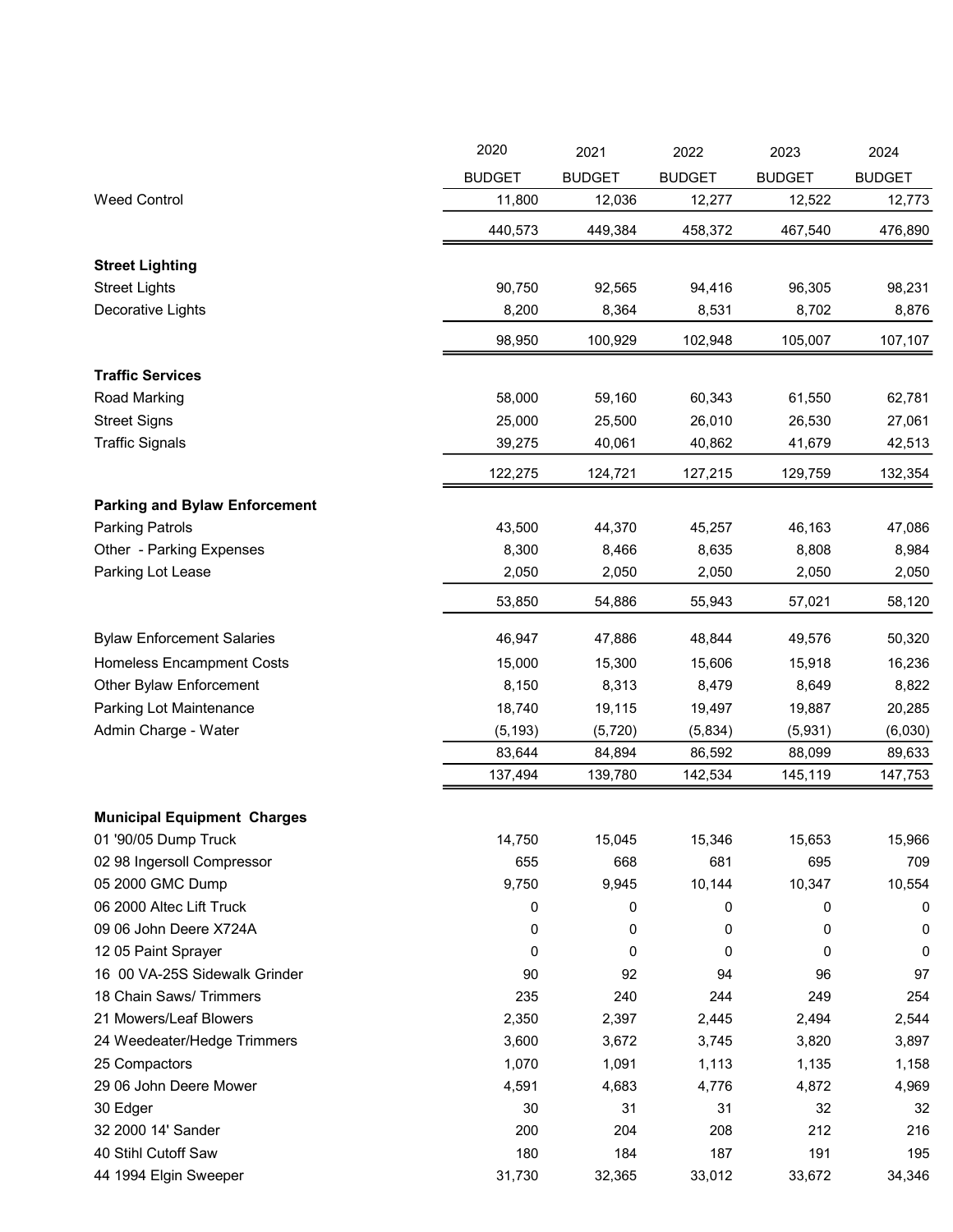|                                     | 2020          | 2021          | 2022          | 2023          | 2024          |
|-------------------------------------|---------------|---------------|---------------|---------------|---------------|
|                                     | <b>BUDGET</b> | <b>BUDGET</b> | <b>BUDGET</b> | <b>BUDGET</b> | <b>BUDGET</b> |
| 45 88 Pressure washer               | 130           | 133           | 135           | 138           | 141           |
| 46 04 Grumman Van                   | 0             | 0             | 0             | 0             | 0             |
| 48 89 Cement Mixer                  | 83            | 85            | 86            | 88            | 90            |
| 49 1994 Parks Trailer               | 350           | 357           | 364           | 371           | 379           |
| 51 2004 Parks Trailer               | 0             | 0             | 0             | 0             | 0             |
| 52 2005 Dakota                      | 5,165         | 5,268         | 5,374         | 5,481         | 5,591         |
| 56 2006 New Holland Backhoe         | 10,561        | 10,772        | 10,988        | 11,207        | 11,432        |
| 58 2007 Civic Hybrid                | 2,778         | 2,834         | 2,890         | 2,948         | 3,007         |
| 59 2008 Chevy Silverado PU          | 7,671         | 7,824         | 7,981         | 8,141         | 8,303         |
| 60 2008 GMC Dump Box                | 6,771         | 6,906         | 7,045         | 7,185         | 7,329         |
| 61 2008 Utility Trailer             | 260           | 265           | 271           | 276           | 281           |
| 62 2008 Honda Road Saw              | 500           | 510           | 520           | 531           | 541           |
| 63 2009 Snowblower                  | 270           | 275           | 281           | 287           | 292           |
| 65 2011 International Garbage Truck | 34,302        | 34,988        | 35,688        | 36,402        | 37,130        |
| 66 2011 Ford Fiesta                 | 2,808         | 2,864         | 2,921         | 2,980         | 3,039         |
| 67 2012 Mower - Kohler 52"          | 4,536         | 4,627         | 4,719         | 4,814         | 4,910         |
| 68 2012 Vactor Truck                | 29,950        | 30,549        | 31,160        | 31,783        | 32,419        |
| 69 2012 Backhoe CAT 420             | 14,683        | 14,977        | 15,276        | 15,582        | 15,893        |
| 71 2013 Toyota Prius - Hybrid       | 3,158         | 3,221         | 3,286         | 3,351         | 3,418         |
| 72 2013 Brine Trailer               | 1,580         | 1,612         | 1,644         | 1,677         | 1,710         |
| 73 2014 Portable Generator          | 540           | 551           | 562           | 573           | 585           |
| 74 2014 Honda Fit                   | 2,168         | 2,211         | 2,256         | 2,301         | 2,347         |
| 75 2015 Ford F-550                  | 9,454         | 9,643         | 9,836         | 10,033        | 10,233        |
| 76 2015 Sander on #75               | 900           | 918           | 936           | 955           | 974           |
| 77 2015 Ford Van                    | 5,550         | 5,661         | 5,774         | 5,890         | 6,007         |
| 78 2015 Parks Trailer               | 425           | 434           | 442           | 451           | 460           |
| 79 Yamaha Generator                 | 150           | 153           | 156           | 159           | 162           |
| 80 Salt/Sand Spreader               | 2,700         | 2,754         | 2,809         | 2,865         | 2,923         |
| 81 Sewer Camera                     | 200           | 204           | 208           | 212           | 216           |
| 82 2016 Ford F-150                  | 3,965         | 4,044         | 4,125         | 4,208         | 4,292         |
| 83 2017 F350                        | 6,005         | 6,125         | 6,248         | 6,373         | 6,500         |
| 84 Survey equipment                 | 60            | 61            | 62            | 64            | 65            |
| 85 2017 Promaster Van               | 5,415         | 5,523         | 5,634         | 5,746         | 5,861         |
| 86 - Ford F150                      | 3,875         | 3,953         | 4,032         | 4,112         | 4,194         |
| 87 - 2012 Cat loader                | 7,119         | 7,261         | 7,407         | 7,555         | 7,706         |
| 88 - 2018 ITB Step Van              | 11,189        | 11,413        | 11,641        | 11,874        | 12,111        |
| 89 - John Deere Lawnmower           | 3,100         | 3,162         | 3,225         | 3,290         | 3,356         |
| 90 - Ford Bucket Truck              | 4,000         | 4,080         | 4,162         | 4,245         | 4,330         |
| 91 - Titan Paint Sprayer            | 900           | 918           | 936           | 955           | 974           |
| 92 - Rainbow Trailer                | 270           | 275           | 281           | 287           | 292           |
| 93 - Honda Clarity                  | 2,700         | 2,754         | 2,809         | 2,865         | 2,923         |
| 94 - Bagela Paving Machine          | 1,350         | 1,377         | 1,405         | 1,433         | 1,461         |
| <b>Undistributed Charges</b>        | 4,600         | 4,692         | 4,786         | 4,882         | 4,979         |
| <b>Transfer Equipment Surplus</b>   | 273,643       | 279,116       | 284,698       | 290,392       | 296,200       |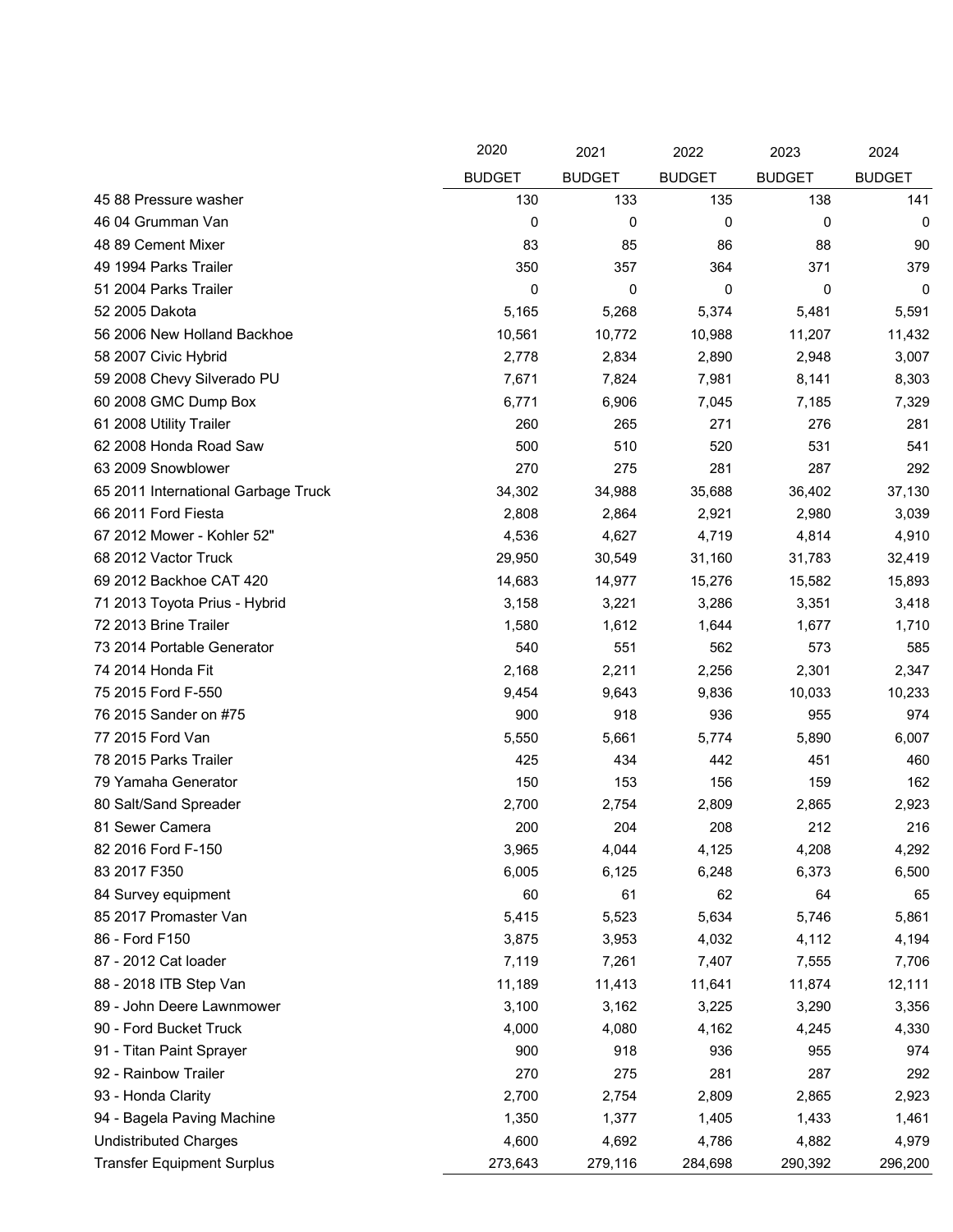| 2020          | 2021          | 2022          | 2023          | 2024          |
|---------------|---------------|---------------|---------------|---------------|
| <b>BUDGET</b> | <b>BUDGET</b> | <b>BUDGET</b> | <b>BUDGET</b> | <b>BUDGET</b> |
| 545,065       | 555,966       | 567,086       | 578.427       | 589,996       |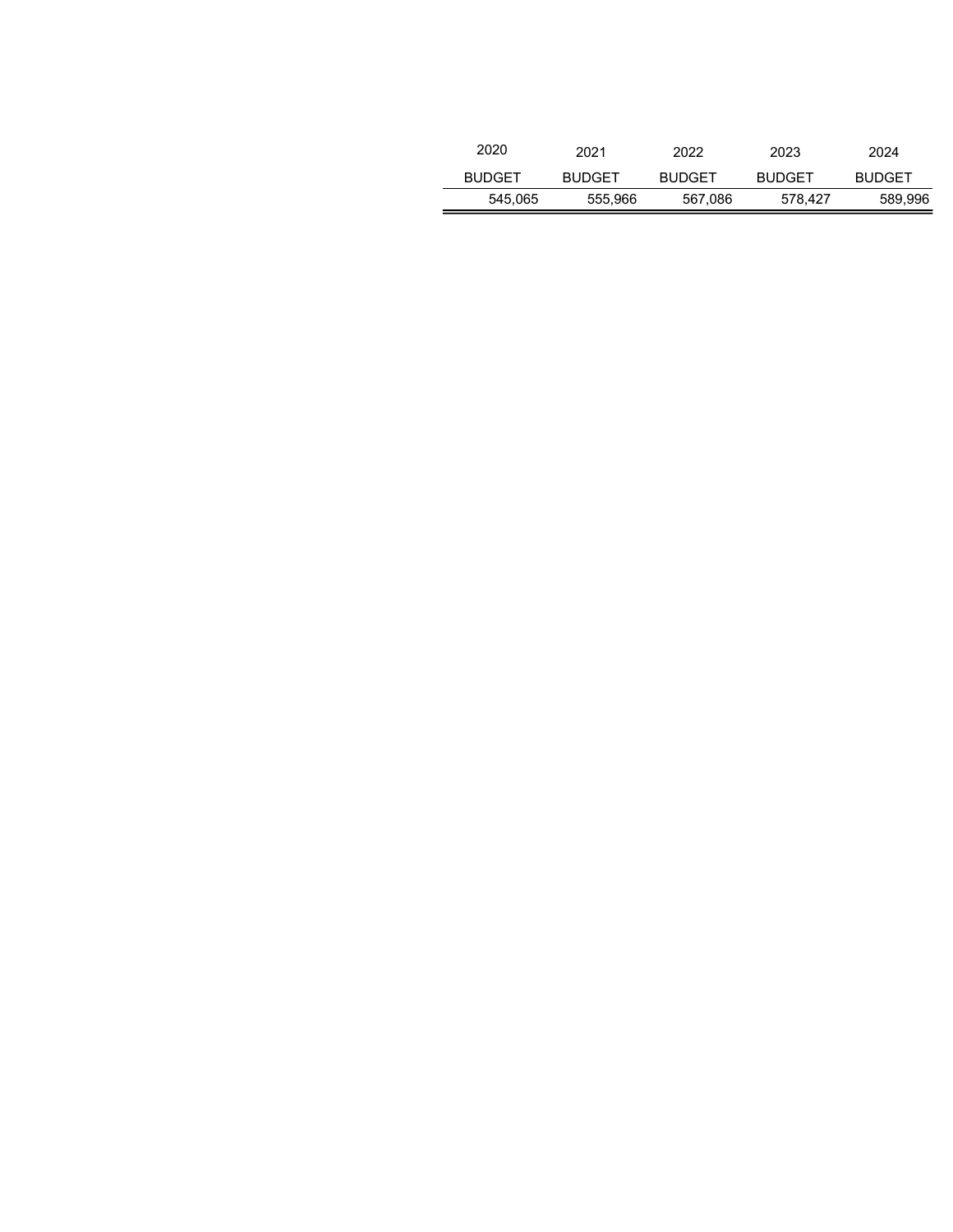|                                           | 2020          | 2021          | 2022          | 2023          | 2024          |
|-------------------------------------------|---------------|---------------|---------------|---------------|---------------|
|                                           | <b>BUDGET</b> | <b>BUDGET</b> | <b>BUDGET</b> | <b>BUDGET</b> | <b>BUDGET</b> |
| <b>Equipment Charges</b>                  | (545,065)     | (555,966)     | (567,086)     | (578, 427)    | (589, 996)    |
| <b>ENVIRONMENTAL HEALTH SERVICES</b>      |               |               |               |               |               |
| <b>Public Washrooms</b>                   |               |               |               |               |               |
| Canada Avenue Washrooms                   | 18,315        | 18,681        | 19,055        | 19,436        | 19,825        |
| <b>Centennial Park Washrooms</b>          | 13,800        | 14,076        | 14,358        | 14,645        | 14,938        |
|                                           | 32,115        | 32,757        | 33,412        | 34,081        | 34,762        |
| <b>Environmental Programs</b>             |               |               |               |               |               |
| <b>Environmental Programs</b>             | 1,000         | 1,020         | 1,040         | 1,061         | 1,082         |
|                                           | 1,000         | 1,020         | 1,040         | 1,061         | 1,082         |
| <b>Residential Garbage Collection</b>     |               |               |               |               |               |
| Wages & Benefits - Collection             | 61,382        | 62,610        | 63,862        | 64,820        | 65,792        |
| Municipal Equipment - Collection          | 68,000        | 69,360        | 70,747        | 72,162        | 73,605        |
| Administration Charge - Garbage           | 16,626        | 16,888        | 17,159        | 17,434        | 17,715        |
| <b>Cardboard Bins</b>                     | 2,040         | 2,000         | 2,000         | 2,000         | 2,000         |
| <b>Garbage Tipping Fees</b>               | 26,000        | 26,520        | 27,050        | 27,591        | 28,143        |
| Recycling                                 | 3,000         | 3,060         | 3,121         | 3,184         | 3,247         |
| <b>Recycling Tipping Fees</b>             | 4,500         | 4,590         | 4,682         | 4,775         | 4,871         |
| Other Programs - e.g. Yard waste          | 20,100        | 19,937        | 20,336        | 20,525        | 20,389        |
| Organics Disposal                         | 13,800        | 14,076        | 14,358        | 14,645        | 14,938        |
| Other Collection - Litter                 | 6,900         | 7,038         | 7,179         | 7,322         | 7,469         |
| Miscellaneous Garbage Costs               | 2,100         | 1,904         | 1,147         | 898           | 981           |
|                                           | 224,448       | 227,982       | 231,640       | 235,357       | 239,150       |
| <b>PLANNING AND STUDY PROJECTS</b>        |               |               |               |               |               |
| <b>Planning Salaries &amp; Benefits</b>   | 206,000       | 210,120       | 214,322       | 217,537       | 220,800       |
| Planning & Zoning Expenses                | 13,450        | 15,504        | 15,814        | 16,130        | 16,453        |
| Restructure                               | 30,000        | 0             | 0             | 0             | 0             |
| <b>DBIA Façade Improvement Program</b>    | 5,000         | 5,000         | 5,000         | 5,000         | 5,000         |
| Carbon Offsets/Projects                   | 6,000         | 6,120         | 6,242         | 6,367         | 6,495         |
|                                           | 260,450       | 236,744       | 241,379       | 245,035       | 248,748       |
| <b>RECREATION &amp; CULTURAL SERVICES</b> |               |               |               |               |               |
| <b>Joint Recreation Facilities</b>        |               |               |               |               |               |
| Joint Cowichan Aquatic Centre             | 274,486       | 279,976       | 285,575       | 291,287       | 297,112       |
| Joint Parks                               | 6,000         | 6,120         | 6,242         | 6,367         | 6,495         |
| Sportsplex Public Use                     | 15,000        | 15,300        | 15,606        | 15,918        | 16,236        |
|                                           | 295,486       | 301,396       | 307,424       | 313,572       | 319,844       |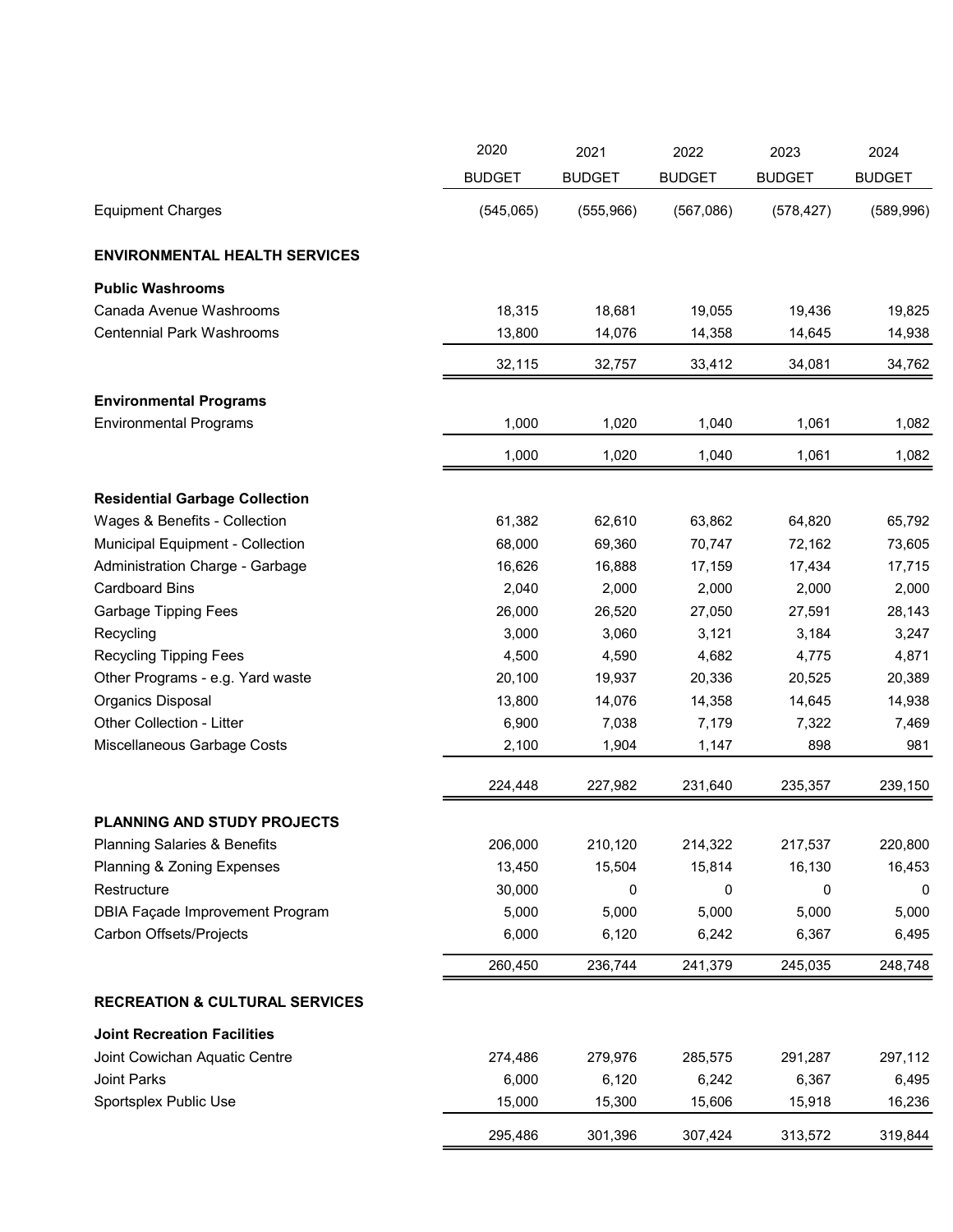|                                            | 2020          | 2021          | 2022          | 2023          | 2024          |
|--------------------------------------------|---------------|---------------|---------------|---------------|---------------|
|                                            | <b>BUDGET</b> | <b>BUDGET</b> | <b>BUDGET</b> | <b>BUDGET</b> | <b>BUDGET</b> |
| <b>City Parks &amp; Facilities</b>         |               |               |               |               |               |
| <b>Centennial Heights Parks</b>            | 6,700         | 6,834         | 6,971         | 7,110         | 7,252         |
| <b>Station Street Park</b>                 | 2,220         | 2,264         | 2,310         | 2,356         | 2,403         |
| Charles Hoey Park                          | 41,300        | 42,126        | 42,969        | 43,828        | 44,704        |
| <b>Rotary Park</b>                         | 60,325        | 61,532        | 62,762        | 64,017        | 65,298        |
| Sandpitch                                  | 4,500         | 4,590         | 4,682         | 4,775         | 4,871         |
| <b>McAdam Park</b>                         | 80,759        | 82,374        | 84,022        | 85,702        | 87,416        |
| <b>Centennial Park</b>                     | 59,240        | 60,425        | 61,633        | 62,866        | 64,123        |
| <b>City Square</b>                         | 17,000        | 17,340        | 17,687        | 18,041        | 18,401        |
| Farmers' Market                            | 275           | 281           | 286           | 292           | 298           |
| Downtown Area                              | 123,590       | 126,062       | 128,583       | 131,155       | 133,778       |
| China Gardens                              | 2,050         | 2,091         | 2,133         | 2,175         | 2,219         |
| Friendship (Sii ye' yu) Trail              | 500           | 510           | 520           | 531           | 541           |
| Heiwa Park                                 | 4,400         | 4,488         | 4,578         | 4,669         | 4,763         |
| Parks Other                                | 10,790        | 11,006        | 11,226        | 11,450        | 11,679        |
| Parks Training                             | 6,600         | 6,732         | 6,867         | 7,004         | 7,144         |
| Benches & Plaques                          | 830           | 847           | 864           | 881           | 898           |
| Graffiti Removal                           | 8,600         | 8,772         | 8,947         | 9,126         | 9,309         |
| Pole Banners                               | 2,400         | 2,448         | 2,497         | 2,547         | 2,598         |
| <b>Highway Banners</b>                     | 3,750         | 3,825         | 3,902         | 3,980         | 4,059         |
|                                            | 435,829       | 444,546       | 453,436       | 462,505       | 471,755       |
| <b>Cultural Buildings &amp; Facilities</b> |               |               |               |               |               |
| Library                                    | 242,785       | 247,641       | 252,594       | 257,645       | 262,798       |
| VSO Centre                                 | 6,774         | 6,977         | 7,187         | 7,402         | 7,624         |
| <b>Public Art Maintenance</b>              | 750           | 773           | 796           | 820           | 844           |
| Museum Grant & Operating Expenses          | 10,250        | 10,455        | 10,664        | 10,877        | 11,095        |
|                                            | 260,559       | 265,845       | 271,240       | 276,744       | 282,362       |
| <b>FISCAL SERVICES</b>                     |               |               |               |               |               |
| Interest                                   |               |               |               |               |               |
| Interest on Prepaid Taxes                  | 2,500         | 2,500         | 2,500         | 2,500         | 2,500         |
| <b>Debt Interest</b>                       |               |               |               |               |               |
| Pool Debt                                  | 47,125        | 47,125        | 47,125        | 47,125        | 47,125        |
|                                            | 49,625        | 49,625        | 49,625        | 49,625        | 49,625        |
| Principal                                  |               |               |               |               |               |
| Pool Debt Principal                        | 72,415        | 72,415        | 72,415        | 72,415        | 72,415        |
|                                            | 72,415        | 72,415        | 72,415        | 72,415        | 72,415        |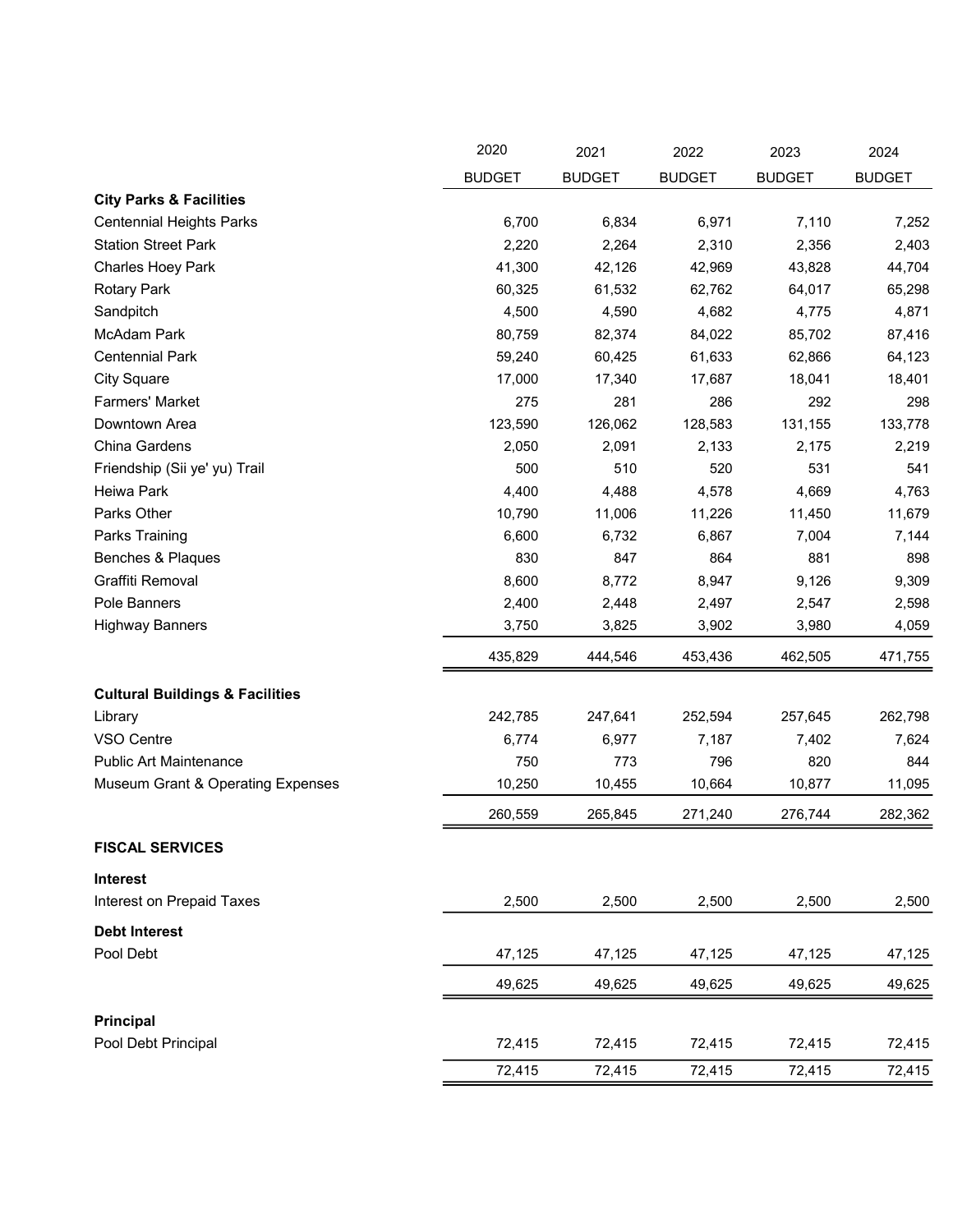|                                                  | 2020          | 2021          | 2022          | 2023          | 2024          |
|--------------------------------------------------|---------------|---------------|---------------|---------------|---------------|
|                                                  | <b>BUDGET</b> | <b>BUDGET</b> | <b>BUDGET</b> | <b>BUDGET</b> | <b>BUDGET</b> |
| <b>Transfer to Own Reserves &amp; Allowances</b> |               |               |               |               |               |
| Machinery & Equipment Reserve Fund               | 280,000       | 292,283       | 301,051       | 310,083       | 319,386       |
| Fire Dept Equip Reserve Fund                     | 185,000       | 200,550       | 206,567       | 212,763       | 219,146       |
| <b>Elections Reserve</b>                         | 5,000         | 5,000         | 0             | 5,000         | 5,000         |
| <b>Tourism Reserve</b>                           | 3,106         | 0             | 0             | 0             | 0             |
| <b>Leased Buildings Reserve</b>                  | 49,252        | 48,394        | 48,394        | 48,394        | 48,394        |
| Records Management Reserve                       | 0             | 0             | 0             | 0             | 0             |
| <b>Communications Reserve</b>                    | 5,000         | 5,000         | 0             | 5,000         | 5,000         |
| Police Bridging Capital Fund (PBC) Reserve       | 863,949       | 1,045,746     | 313,277       | 0             | 0             |
|                                                  | 1,391,307     | 1,596,973     | 869,289       | 581,241       | 596,926       |
| <b>CONTRIBUTION TO GENERAL CAPITAL FUND</b>      |               |               |               |               |               |
| Paid by Prior Years' Surpluses & Reserves        | 171,623       | 186,773       | 0             | 0             | 0             |
| Paid by General Taxation                         | 628,000       | 660,430       | 679,395       | 700,286       | 720,204       |
| <b>Total Contribution to Capital Fund</b>        | 799,623       | 847,203       | 679,395       | 700,286       | 720,204       |
| TRANSFER TO UTILITY OPERATING FUNDS              |               |               |               |               |               |
| Sewer Parcel Tax                                 | 44,600        | 44,600        | 44,600        | 44,600        | 44,600        |
|                                                  |               |               |               |               |               |
| <b>TRANSFER TO OTHER BODIES</b>                  |               |               |               |               |               |
| <b>Business Improvement Areas</b>                | 215,000       | 215,000       | 220,000       | 225,000       | 230,000       |
| <b>Total Transfers to Other Bodies</b>           | 215,000       | 215,000       | 220,000       | 225,000       | 230,000       |
| <b>COLLECTIONS FOR OTHER GOVERNMENTS</b>         |               |               |               |               |               |
| Cowichan Valley Regional District                |               |               |               |               |               |
| <b>General Government</b>                        | 120,887       | 123,305       | 125,771       | 128,286       | 130,852       |
| <b>Malahat Transit</b>                           | 16,873        | 17,210        | 17,555        | 17,906        | 18,264        |
| Transit                                          | 149,858       | 152,855       | 155,912       | 159,031       | 162,211       |
| Emergency 911                                    | 52,691        | 53,745        | 54,820        | 55,916        | 57,034        |
| <b>Economic Development</b>                      | 27,800        | 28,356        | 28,923        | 29,502        | 30,092        |
| <b>Regional Tourism</b>                          | 6,076         | 6,198         | 6,321         | 6,448         | 6,577         |
| <b>Environmental Initiatives</b>                 | 31,702        | 32,336        | 32,983        | 33,642        | 34,315        |
| <b>Emergency Planning</b>                        | 43,536        | 44,407        | 45,295        | 46,201        | 47,125        |
| <b>Regional Parks</b>                            | 60,102        | 61,304        | 62,530        | 63,781        | 65,056        |
| Kinsol Trestle                                   | 5,450         | 5,559         | 5,670         | 5,784         | 5,899         |
| Liquid Waste Management Plan                     | 13,184        | 13,448        | 13,717        | 13,991        | 14,271        |
| <b>Regional Parkland Acquisition</b>             | 12,657        | 12,910        | 13,168        | 13,432        | 13,700        |
| <b>Community Centre</b>                          | 670,605       | 684,017       | 697,697       | 711,651       | 725,884       |
| Victim Services                                  | 6,744         | 6,879         | 7,016         | 7,157         | 7,300         |
| Safer Futures                                    | 1,662         | 1,695         | 1,729         | 1,764         | 1,799         |
| Social Planning                                  | 3,074         | 3,135         | 3,198         | 3,262         | 3,327         |
| <b>Cowichan Community Policing</b>               | 38,719        | 39,493        | 40,283        | 41,089        | 41,911        |
| Cowichan Valley Hospice                          | 3,144         | 3,207         | 3,271         | 3,336         | 3,403         |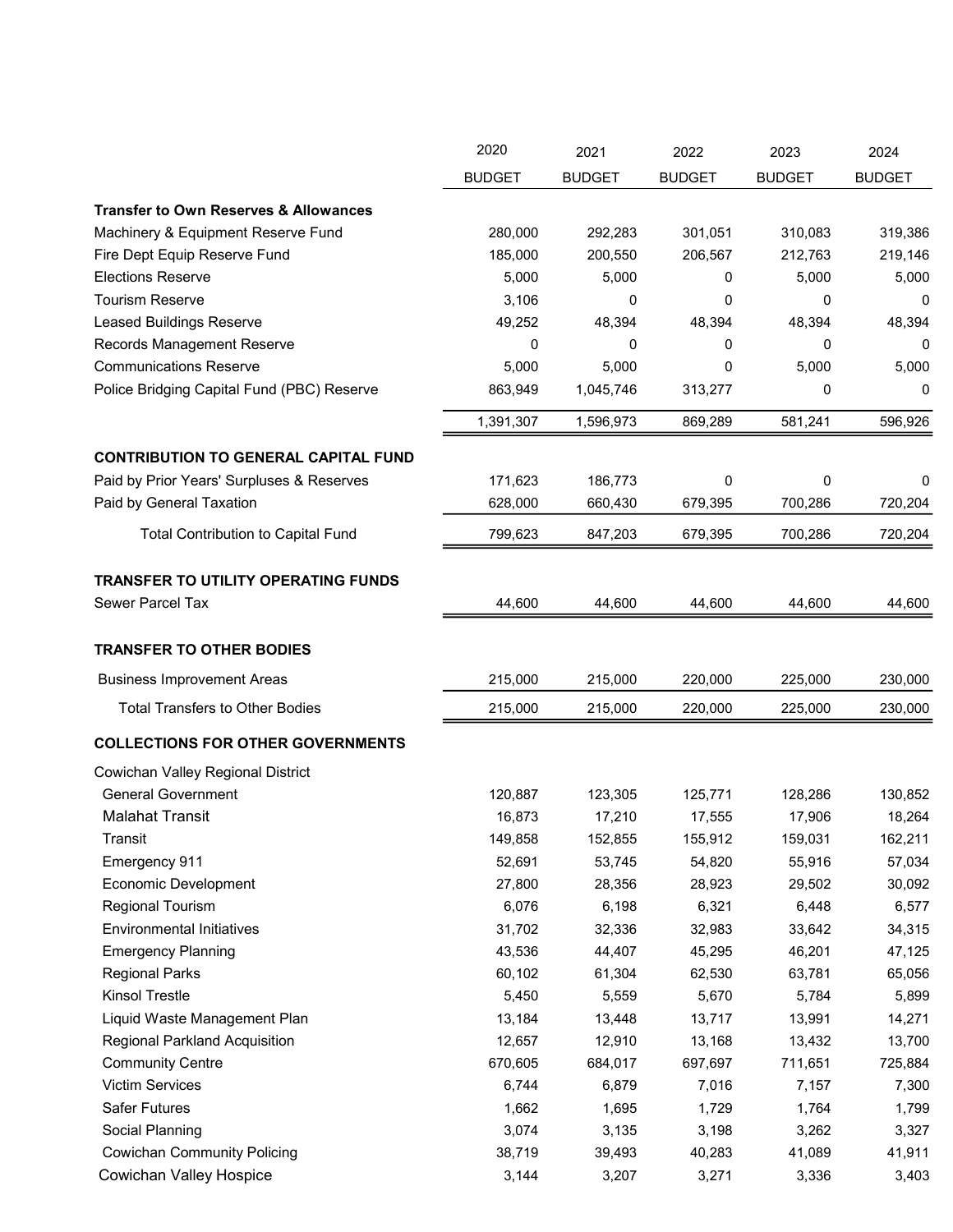| 2020          | 2021          | 2022          | 2023          | 2024          |
|---------------|---------------|---------------|---------------|---------------|
| <b>BUDGET</b> | <b>BUDGET</b> | <b>BUDGET</b> | <b>BUDGET</b> | <b>BUDGET</b> |
| 6,583         | 6,715         | 6,849         | 6,986         | 7,126         |
| 20,605        |               |               |               |               |
| 283,619       | 289,291       | 295,077       | 300,979       | 306,998       |
| 38,023        | 38,783        | 39,559        | 40,350        | 41,157        |
| 34,940        | 35,639        | 36,352        | 37,079        | 37,820        |
| 1,648,534     | 1,660,488     | 1,693,697     | 1,727,571     | 1,762,123     |
| 1,815,000     | 1,851,300     | 1,888,326     | 1,926,093     | 1,964,614     |
| 311,842       | 318,079       | 81,110        | 0             | 0             |
| 560,476       | 571,686       | 583,119       | 594,782       | 606,677       |
| 220           | 224           | 229           | 233           | 238           |
| 46,900        | 47,838        | 48,795        | 49,771        | 50,766        |
| 4,382,972     | 4,449,614     | 4,295,276     | 4,298,450     | 4,384,419     |
|               |               |               |               | 2,957,754     |
|               | 2,726,920     | 2,785,371     | 2,841,611     | 2,899,063     |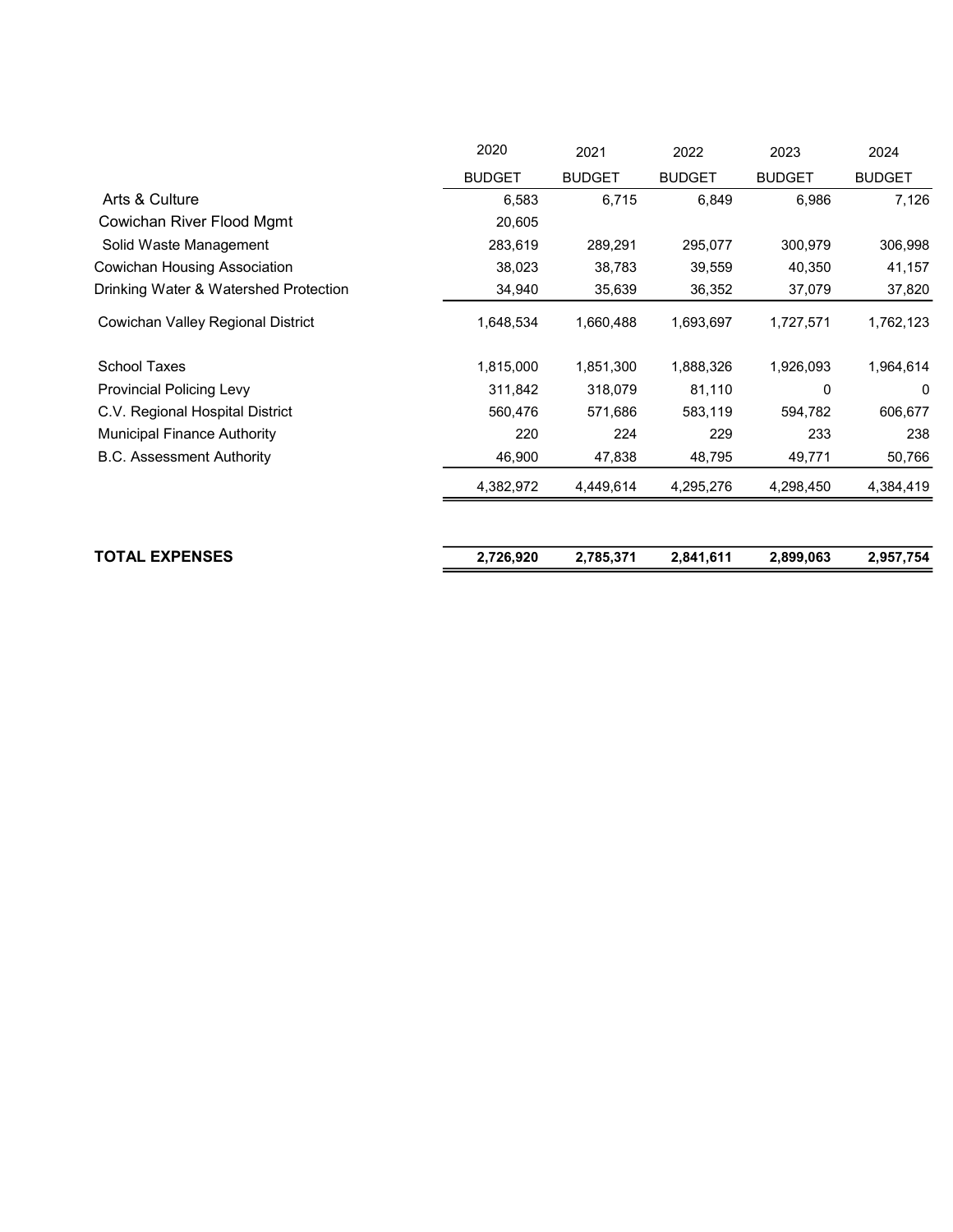|                                            | 2020          | 2021          | 2022          | 2023          | 2024          |
|--------------------------------------------|---------------|---------------|---------------|---------------|---------------|
|                                            | <b>BUDGET</b> | <b>BUDGET</b> | <b>BUDGET</b> | <b>BUDGET</b> | <b>BUDGET</b> |
| <b>SEWER ENTERPRISE - REVENUES</b>         |               |               |               |               |               |
| <b>Sales of Service</b>                    | 7%            | 7%            | 4%            | 4%            | 4%            |
| <b>Sewer User Fees</b>                     | 932,368       | 996,819       | 1,036,709     | 1,078,193     | 1,121,339     |
| User Fees - Cowichan Tribes                | 7,740         | 8,282         | 8,613         | 8,958         | 9,316         |
| User Fees - N. Cowichan                    | 87,085        | 93,181        | 96,908        | 100,785       | 104,816       |
| <b>Metered Sewer Fees</b>                  | 308,769       | 330,383       | 343,598       | 357,342       | 371,636       |
| <b>Transmission Fees - Cowichan Tribes</b> | 296           | 317           | 329           | 343           | 356           |
| Cost Sharing - North Cowichan              | 27,800        | 29,746        | 30,936        | 32,173        | 33,460        |
|                                            | 1,364,058     | 1,458,727     | 1,517,093     | 1,577,793     | 1,640,923     |
| <b>Other Revenue From Own Sources</b>      |               |               |               |               |               |
| Return on Investments                      | 32,000        | 32,640        | 33,293        | 33,959        | 34,638        |
| Transfer from General - Parcel Tax         | 44,660        | 44,660        | 44,660        | 44,660        | 44,660        |
|                                            | 1,440,718     | 1,536,027     | 1,595,046     | 1,656,412     | 1,720,220     |
| <b>SEWER ENTERPRISE - EXPENDITURES</b>     |               |               |               |               |               |
| Administration                             |               |               |               |               |               |
| <b>Toilet Rebate - Sewer</b>               | 500           | 500           | 500           | 500           | 500           |
| Sewer Engineering & Planning               | 5,000         | 14,000        | 14,000        | 14,000        | 14,000        |
| Insurance Allocation - Sewer               | 990           | 1,010         | 1,030         | 1,051         | 1,072         |
| <b>Sewer Training</b>                      | 5,000         | 3,000         | 3,000         | 3,000         | 3,000         |
| <b>Other Sewer Administration</b>          | 13,500        | 13,500        | 13,500        | 13,500        | 13,500        |
| <b>Administration Charges - Sewer</b>      | 168,405       | 162,438       | 168,107       | 168,605       | 172,648       |
| PW Administration Charge - Sewer           | 124,939       | 127,677       | 130,230       | 132,835       | 135,492       |
|                                            | 318,334       | 322,125       | 330,367       | 333,491       | 340,211       |
| <b>Transmission &amp; Distribution</b>     |               |               |               |               |               |
| System Maintenance                         | 101,000       | 103,020       | 105,080       | 107,182       | 109,326       |
| Infiltration Investigation                 | 3,000         | 3,060         | 3,121         | 3,184         | 3,247         |
| <b>Marchmont Street Station</b>            | 43,440        | 44,309        | 45,195        | 46,099        | 47,021        |
| <b>Pumping - Lift Stations</b>             | 27,670        | 28,223        | 28,788        | 29,364        | 29,951        |
|                                            | 175,110       | 178,612       | 182,184       | 185,828       | 189,545       |
| Contribution to Joint Utilities Board      | 400,000       | 368,452       | 375,205       | 382,062       | 389,075       |
| Sewer Debt Interest                        | $\pmb{0}$     | 0             | 0             | 50,816        | 50,816        |
| Amortization of Capital Assets             | 83,642        | 85,315        | 87,021        | 88,762        | 90,537        |
| <b>Total Expenditures</b>                  | 977,086       | 954,504       | 974,778       | 1,040,958     | 1,060,184     |
| <b>Excess Revenues over Expenditures</b>   | 463,632       | 581,523       | 620,268       | 615,453       | 660,037       |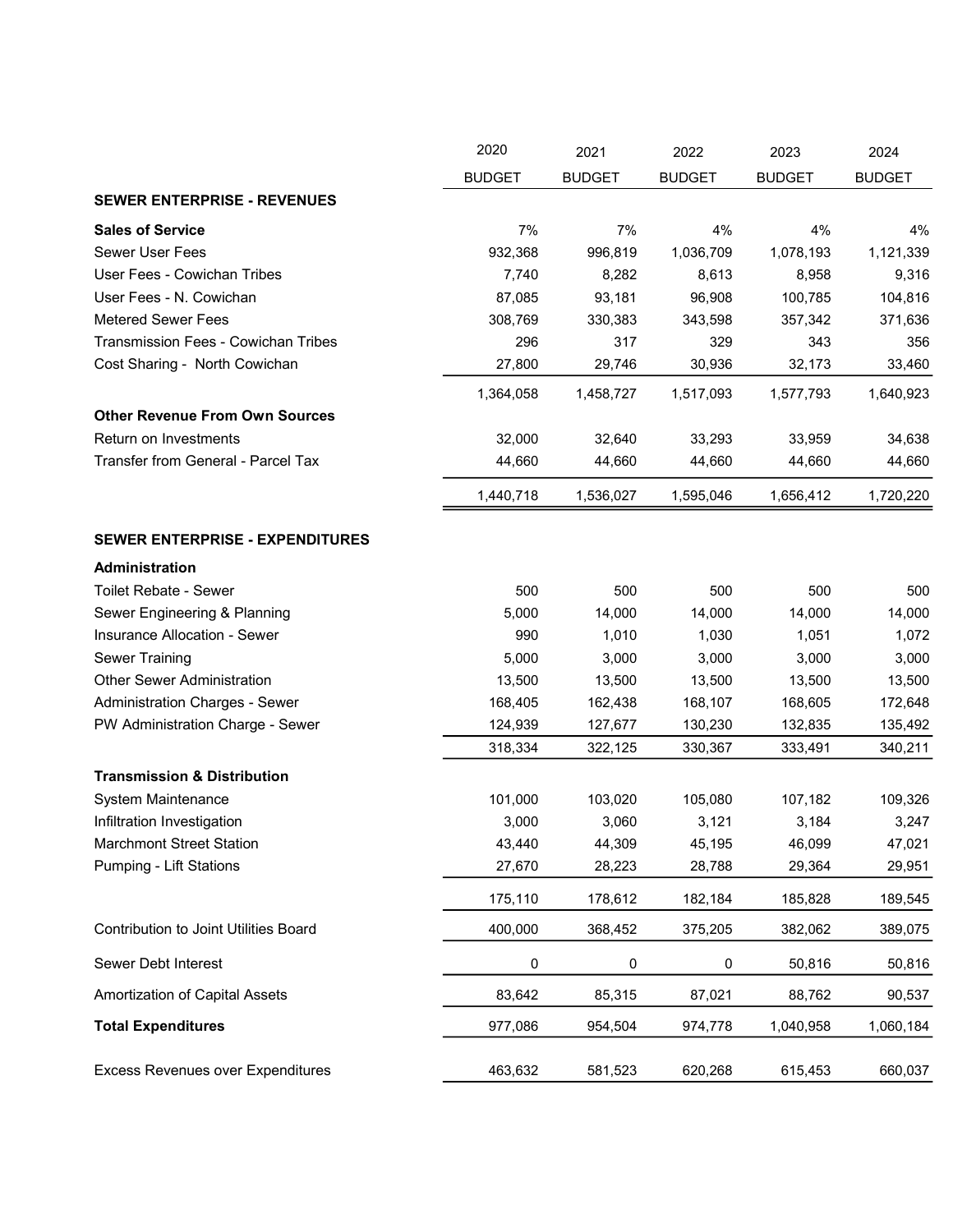|                                           | 2020          | 2021          | 2022          | 2023          | 2024          |
|-------------------------------------------|---------------|---------------|---------------|---------------|---------------|
|                                           | <b>BUDGET</b> | <b>BUDGET</b> | <b>BUDGET</b> | <b>BUDGET</b> | <b>BUDGET</b> |
| ADJUST FOR NON-CASH                       |               |               |               |               |               |
| Amortization                              | 83,642        | 85,315        | 87.021        | 88,762        | 90,537        |
| ADJUST FOR CASH ITEMS - NON PSAB          |               |               |               |               |               |
| <b>Transfer from Prior Years Surplus</b>  | 134.522       | 300.606       | 1.416.114     |               |               |
| Prior Years' Surplus For Capital Fund     | (134, 522)    | (300, 606)    | (1,416,114)   |               |               |
| <b>Contribution to Sewer Capital Fund</b> | (547, 274)    | (666, 838)    | (707, 289)    | (615, 803)    | (662, 161)    |
| Debt Repayment                            |               |               |               | (88, 412)     | (88, 412)     |
|                                           | (463, 632)    | (581, 523)    | (620, 268)    | (615, 453)    | (660, 036)    |
|                                           | 0             | 0             | 0             | (0)           | 0             |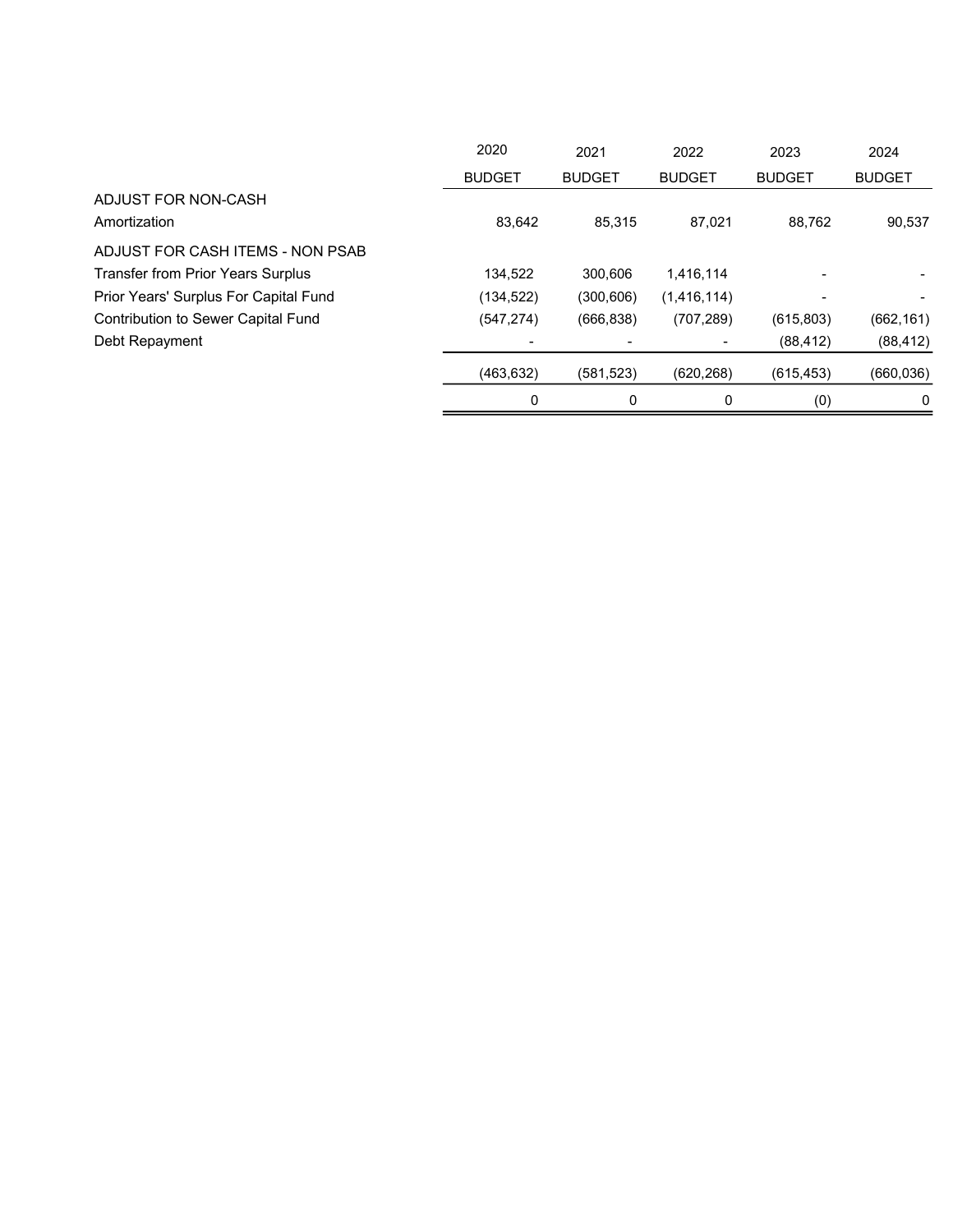|                                        | 2020          | 2021          | 2022          | 2023          | 2024          |
|----------------------------------------|---------------|---------------|---------------|---------------|---------------|
|                                        | <b>BUDGET</b> | <b>BUDGET</b> | <b>BUDGET</b> | <b>BUDGET</b> | <b>BUDGET</b> |
| <b>WATER UTILITY - REVENUES</b>        |               |               |               |               |               |
| Sale of Water                          | 3%            | 3%            | 3%            | 3%            | 3%            |
| <b>City Flat Rate</b>                  | 51,700        | 53,152        | 54,748        | 56,390        | 58,082        |
| <b>City Metered</b>                    | 760,000       | 782,800       | 806,284       | 830,473       | 855,387       |
| <b>Cowichan Tribes Flat Rate</b>       | 24,500        | 25,235        | 25,992        | 26,772        | 27,575        |
| <b>Cowichan Tribes Metered</b>         | 172,480       | 177,654       | 182,984       | 188,474       | 194,128       |
| North Cowichan I Flat Rate             | 487,136       | 501,750       | 516,803       | 532,307       | 548,276       |
| North Cowichan I Metered               | 73,737        | 75,949        | 78,228        | 80,574        | 82,992        |
| North Cowichan II Flat Rate            | 377,187       | 388,503       | 400,158       | 412,162       | 424,527       |
| North Cowichan II Metered              | 102,504       | 105,579       | 108,746       | 112,009       | 115,369       |
| Eagle Heights Flat Rate                | 44,045        | 45,366        | 46,727        | 48,129        | 49,573        |
| Eagle Heights Metered                  | 341,704       | 351,955       | 362,514       | 373,389       | 384,591       |
|                                        | 2,434,993     | 2,507,944     | 2,583,183     | 2,660,679     | 2,740,499     |
| <b>Other Services</b>                  |               |               |               |               |               |
| Water On/Off                           | 500           | 500           | 500           | 500           | 500           |
|                                        | 500           | 500           | 500           | 500           | 500           |
| <b>Other Revenue from Own Sources</b>  |               |               |               |               |               |
| <b>Penalties</b>                       | 20,000        | 20,400        | 20,808        | 21,224        | 21,649        |
| <b>Water Studies</b>                   | 2,000         | 2,040         | 2,081         | 2,122         | 2,165         |
| Interest on Investment                 | 30,000        | 25,000        | 25,000        | 25,500        | 26,010        |
|                                        | 52,000        | 47,440        | 47,889        | 48,847        | 49,824        |
|                                        | 2,487,493     | 2,555,884     | 2,631,572     | 2,710,025     | 2,790,822     |
| <b>WATER UTILITY - EXPENDITURES</b>    |               |               |               |               |               |
| Administration                         |               |               |               |               |               |
| Salaries & Benefits - Water            | 9,860         | 10,057        | 10,258        | 10,464        | 10,673        |
| Toilet Rebate - Water                  | 500           | 500           | 500           | 500           | 500           |
| Travel & Conferences - Water           | 500           | 510           | 520           | 531           | 541           |
| <b>Water Grants</b>                    | 25,205        | 25,709        | 26,223        | 26,748        | 27,283        |
| Water Engineering & Planning           | 24,000        | 24,480        | 24,970        | 25,469        | 25,978        |
| Insurance Allocation                   | 5,723         | 5,837         | 5,954         | 6,073         | 6,195         |
| <b>Training &amp; Courses</b>          | 10,000        | 10,200        | 10,404        | 10,612        | 10,824        |
| Well Licence                           | 11,000        | 11,220        | 11,444        | 11,673        | 11,907        |
| Other Water Administration             | 21,600        | 22,032        | 22,473        | 22,922        | 23,381        |
| Legal - Water                          | 10,000        | 10,200        | 10,404        | 10,612        | 10,824        |
| Administration Charges - Water         | 320,655       | 310,561       | 321,261       | 322,340       | 330,005       |
| PW Administration Charge - Water       | 325,819       | 332,986       | 339,645       | 346,438       | 353,367       |
|                                        | 764,862       | 764,292       | 784,057       | 794,382       | 811,478       |
| <b>Transmission &amp; Distribution</b> |               |               |               |               |               |
| General System Maintenance             | 71,850        | 73,287        | 74,753        | 76,248        | 77,773        |
| <b>City System Maintenance</b>         | 164,800       | 168,096       | 171,458       | 174,887       | 178,385       |
|                                        |               |               |               |               |               |